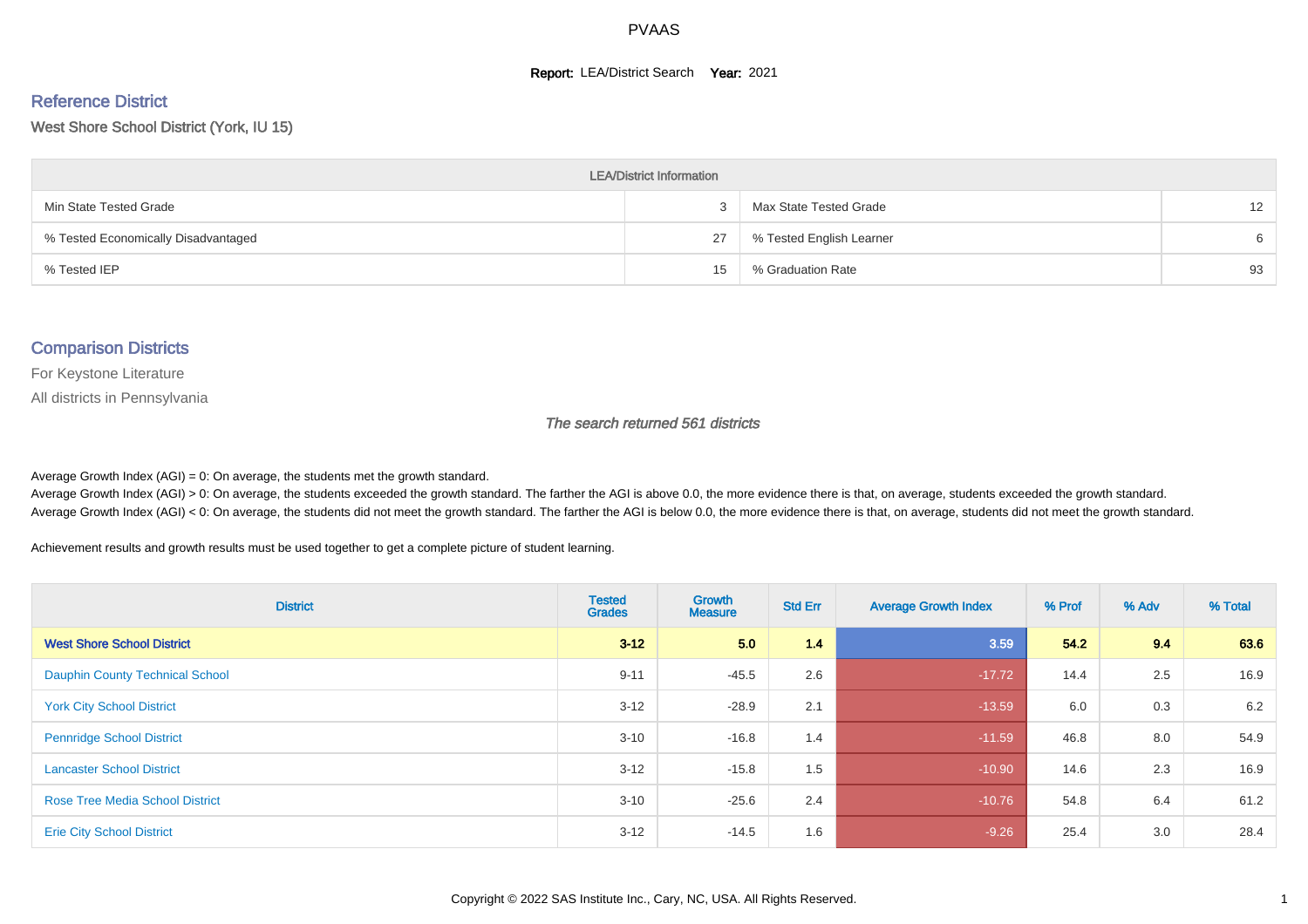| <b>District</b>                              | <b>Tested</b><br><b>Grades</b> | <b>Growth</b><br><b>Measure</b> | <b>Std Err</b> | <b>Average Growth Index</b> | % Prof | % Adv | % Total |
|----------------------------------------------|--------------------------------|---------------------------------|----------------|-----------------------------|--------|-------|---------|
| <b>West Shore School District</b>            | $3 - 12$                       | 5.0                             | 1.4            | 3.59                        | 54.2   | 9.4   | 63.6    |
| <b>Shikellamy School District</b>            | $3 - 10$                       | $-22.3$                         | 2.5            | $-8.92$                     | 33.3   | 6.1   | 39.5    |
| <b>West Side CTC</b>                         | $9 - 10$                       | $-37.4$                         | 4.3            | $-8.64$                     | 8.8    | 0.0   | 8.8     |
| <b>Norristown Area School District</b>       | $3 - 12$                       | $-12.8$                         | 1.6            | $-7.98$                     | 23.5   | 2.3   | 25.7    |
| <b>Owen J Roberts School District</b>        | $3 - 11$                       | $-12.3$                         | 1.6            | $-7.61$                     | 57.0   | 11.9  | 69.0    |
| <b>Hatboro-Horsham School District</b>       | $3 - 11$                       | $-12.8$                         | 1.7            | $-7.47$                     | 45.6   | 7.2   | 52.8    |
| Philipsburg-Osceola Area School District     | $3 - 11$                       | $-24.8$                         | 3.3            | $-7.43$                     | 19.7   | 2.6   | 22.4    |
| <b>Chambersburg Area School District</b>     | $3 - 11$                       | $-9.5$                          | 1.3            | $-7.20$                     | 42.7   | 8.6   | 51.4    |
| <b>Northwestern School District</b>          | $3 - 11$                       | $-24.9$                         | 3.5            | $-7.13$                     | 42.6   | 2.9   | 45.6    |
| <b>Bristol Township School District</b>      | $3 - 11$                       | $-13.9$                         | 2.0            | $-7.05$                     | 31.0   | 3.7   | 34.7    |
| <b>Curwensville Area School District</b>     | $3 - 11$                       | $-27.9$                         | 4.1            | $-6.72$                     | 42.5   | 4.1   | 46.6    |
| Mifflinburg Area School District             | $3 - 11$                       | $-15.8$                         | 2.5            | $-6.30$                     | 42.4   | 4.0   | 46.4    |
| Lackawanna Trail School District             | $3 - 10$                       | $-21.7$                         | 3.5            | $-6.20$                     | 38.5   | 1.5   | 40.0    |
| <b>Lawrence County CTC</b>                   | $10 - 11$                      | $-21.7$                         | 3.6            | $-6.05$                     | 19.8   | 0.0   | 19.8    |
| <b>Ringgold School District</b>              | $3 - 11$                       | $-14.7$                         | 2.4            | $-6.04$                     | 41.5   | 7.9   | 49.4    |
| <b>Abington School District</b>              | $3 - 10$                       | $-11.5$                         | 1.9            | $-6.00$                     | 56.2   | 11.6  | 67.8    |
| <b>Springfield Township School District</b>  | $3 - 11$                       | $-18.9$                         | 3.2            | $-5.88$                     | 62.6   | 3.6   | 66.3    |
| <b>Solanco School District</b>               | $3 - 11$                       | $-11.0$                         | 2.0            | $-5.55$                     | 41.6   | 4.5   | 46.1    |
| <b>Exeter Township School District</b>       | $3 - 11$                       | $-10.4$                         | 1.9            | $-5.44$                     | 50.6   | 2.7   | 53.3    |
| <b>Southern Fulton School District</b>       | $3 - 11$                       | $-23.7$                         | 4.4            | $-5.37$                     | 34.2   | 10.5  | 44.7    |
| <b>Mastery Charter School - Gratz Campus</b> | $7 - 10$                       | $-23.9$                         | 4.5            | $-5.29$                     | 2.9    | 0.0   | 2.9     |
| <b>Plum Borough School District</b>          | $3 - 11$                       | $-11.3$                         | 2.2            | $-5.19$                     | 51.1   | 9.0   | 60.1    |
| <b>Titusville Area School District</b>       | $3 - 11$                       | $-13.2$                         | 2.6            | $-4.99$                     | 43.2   | 4.8   | 48.0    |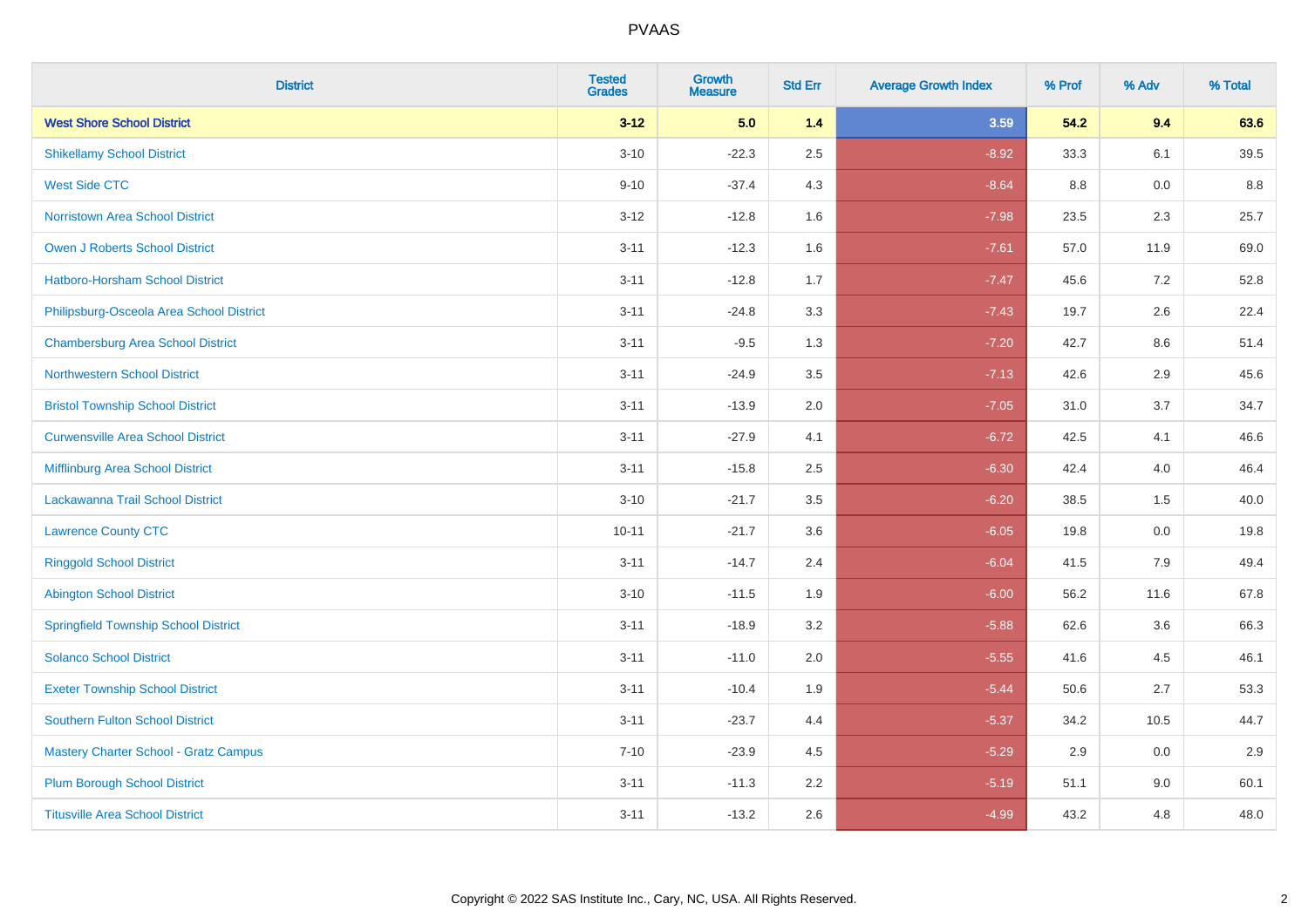| <b>District</b>                                | <b>Tested</b><br><b>Grades</b> | <b>Growth</b><br><b>Measure</b> | <b>Std Err</b> | <b>Average Growth Index</b> | % Prof | % Adv | % Total |
|------------------------------------------------|--------------------------------|---------------------------------|----------------|-----------------------------|--------|-------|---------|
| <b>West Shore School District</b>              | $3 - 12$                       | 5.0                             | 1.4            | 3.59                        | 54.2   | 9.4   | 63.6    |
| Southern Columbia Area School District         | $3 - 11$                       | $-14.6$                         | 3.0            | $-4.92$                     | 55.0   | 4.0   | 59.0    |
| Schuylkill Haven Area School District          | $3 - 11$                       | $-15.3$                         | 3.1            | $-4.87$                     | 49.7   | 2.4   | 52.1    |
| <b>Bucks County Technical High School</b>      | $9 - 10$                       | $-12.0$                         | 2.5            | $-4.84$                     | 35.9   | 3.2   | 39.2    |
| <b>Tacony Academy Charter School</b>           | $3 - 11$                       | $-14.7$                         | 3.0            | $-4.82$                     | 22.4   | 1.8   | 24.1    |
| <b>Tulpehocken Area School District</b>        | $3 - 12$                       | $-13.7$                         | 2.8            | $-4.81$                     | 36.7   | 2.8   | 39.4    |
| <b>Frazier School District</b>                 | $3 - 11$                       | $-17.2$                         | 3.7            | $-4.70$                     | 37.1   | 1.6   | 38.7    |
| <b>Riverside Beaver County School District</b> | $3 - 11$                       | $-14.0$                         | 3.0            | $-4.64$                     | 49.4   | 8.8   | 58.2    |
| <b>Penns Manor Area School District</b>        | $3 - 12$                       | $-17.0$                         | 3.7            | $-4.52$                     | 29.7   | 3.1   | 32.8    |
| <b>Annville-Cleona School District</b>         | $3 - 12$                       | $-12.1$                         | 2.7            | $-4.46$                     | 34.9   | 7.8   | 42.6    |
| Lampeter-Strasburg School District             | $3 - 12$                       | $-8.6$                          | 2.0            | $-4.33$                     | 55.1   | 9.8   | 64.8    |
| <b>Butler Area School District</b>             | $3 - 11$                       | $-6.5$                          | 1.5            | $-4.26$                     | 42.5   | 9.4   | 51.9    |
| Southern Tioga School District                 | $3 - 11$                       | $-11.5$                         | 2.7            | $-4.25$                     | 47.8   | 6.4   | 54.3    |
| <b>South Park School District</b>              | $3 - 11$                       | $-11.3$                         | 2.7            | $-4.23$                     | 53.5   | 13.7  | 67.3    |
| <b>West Mifflin Area School District</b>       | $3 - 12$                       | $-12.3$                         | 2.9            | $-4.22$                     | 39.7   | 10.3  | 50.0    |
| <b>Columbia-Montour AVTS</b>                   | $9 - 10$                       | $-12.5$                         | 3.0            | $-4.16$                     | 22.3   | 0.6   | 22.9    |
| Jefferson County-Dubois AVTS                   | $9 - 11$                       | $-16.2$                         | 3.9            | $-4.16$                     | 23.0   | 0.0   | 23.0    |
| <b>Wellsboro Area School District</b>          | $3 - 11$                       | $-12.4$                         | 3.0            | $-4.11$                     | 49.2   | 11.9  | 61.1    |
| <b>Avonworth School District</b>               | $3 - 10$                       | $-12.6$                         | 3.1            | $-4.01$                     | 59.8   | 4.6   | 64.4    |
| <b>Big Spring School District</b>              | $3 - 11$                       | $-9.8$                          | 2.4            | $-4.00$                     | 38.6   | 8.9   | 47.5    |
| Catasauqua Area School District                | $3-12$                         | $-12.1$                         | 3.0            | $-4.00$                     | 36.8   | 7.6   | 44.3    |
| Southern Huntingdon County School District     | $3 - 11$                       | $-12.9$                         | 3.2            | $-3.98$                     | 32.5   | 2.5   | 35.0    |
| <b>Minersville Area School District</b>        | $3 - 11$                       | $-14.4$                         | 3.7            | $-3.90$                     | 39.3   | 3.3   | 42.6    |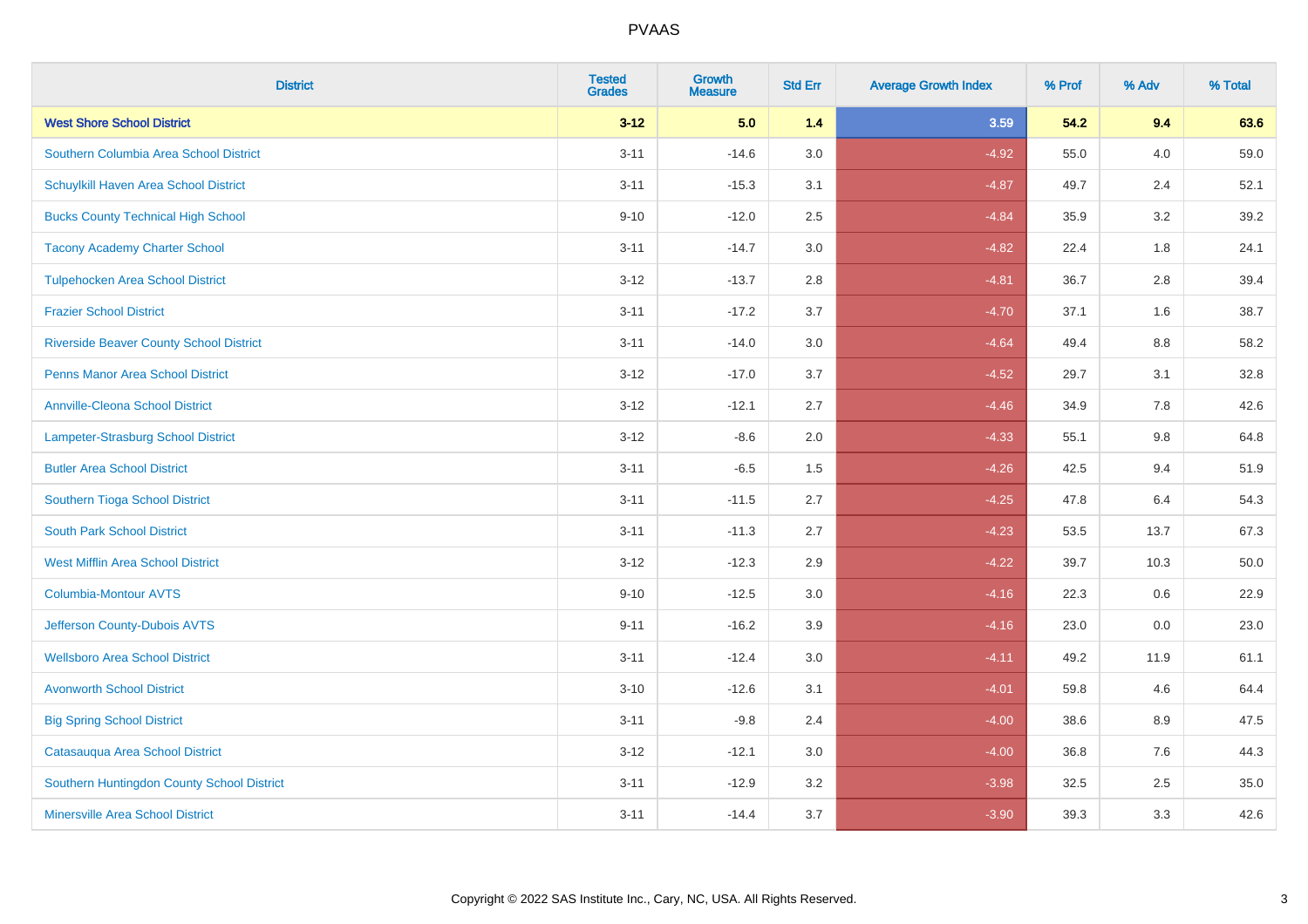| <b>District</b>                               | <b>Tested</b><br><b>Grades</b> | <b>Growth</b><br><b>Measure</b> | <b>Std Err</b> | <b>Average Growth Index</b> | % Prof | % Adv | % Total |
|-----------------------------------------------|--------------------------------|---------------------------------|----------------|-----------------------------|--------|-------|---------|
| <b>West Shore School District</b>             | $3 - 12$                       | 5.0                             | 1.4            | 3.59                        | 54.2   | 9.4   | 63.6    |
| <b>Bradford Area School District</b>          | $3 - 12$                       | $-9.3$                          | 2.4            | $-3.87$                     | 45.8   | 8.3   | 54.2    |
| <b>Marion Center Area School District</b>     | $3 - 10$                       | $-12.0$                         | 3.1            | $-3.87$                     | 33.7   | 1.1   | 34.8    |
| Northern Lehigh School District               | $3 - 12$                       | $-10.4$                         | 2.7            | $-3.82$                     | 28.0   | 9.3   | 37.3    |
| Propel Charter School - Braddock Hills        | $3 - 11$                       | $-13.6$                         | 3.6            | $-3.81$                     | 9.7    | 1.6   | 11.3    |
| Johnsonburg Area School District              | $3 - 11$                       | $-14.1$                         | 3.9            | $-3.62$                     | 54.0   | 4.6   | 58.6    |
| <b>Berwick Area School District</b>           | $3 - 11$                       | $-9.3$                          | 2.6            | $-3.59$                     | 42.1   | 5.5   | 47.6    |
| <b>Ridgway Area School District</b>           | $3 - 11$                       | $-14.5$                         | 4.1            | $-3.56$                     | 49.0   | 9.8   | 58.8    |
| <b>Clearfield Area School District</b>        | $3 - 10$                       | $-9.4$                          | 2.6            | $-3.56$                     | 43.0   | 3.1   | 46.1    |
| Moniteau School District                      | $3 - 11$                       | $-11.8$                         | 3.3            | $-3.56$                     | 50.0   | 6.3   | 56.3    |
| <b>Milton Area School District</b>            | $3 - 11$                       | $-8.7$                          | 2.5            | $-3.52$                     | 45.4   | 6.9   | 52.3    |
| <b>Penn-Delco School District</b>             | $3 - 11$                       | $-6.8$                          | 1.9            | $-3.51$                     | 46.6   | 3.2   | 49.8    |
| <b>Williamsburg Community School District</b> | $3 - 11$                       | $-14.3$                         | 4.1            | $-3.48$                     | 28.3   | 0.0   | 28.3    |
| <b>Interboro School District</b>              | $3 - 12$                       | $-7.3$                          | 2.1            | $-3.43$                     | 46.6   | 4.8   | 51.4    |
| <b>Elizabeth Forward School District</b>      | $3 - 11$                       | $-8.4$                          | 2.4            | $-3.41$                     | 51.7   | 4.0   | 55.7    |
| <b>Steelton-Highspire School District</b>     | $3 - 11$                       | $-11.8$                         | 3.5            | $-3.40$                     | 14.5   | 0.0   | 14.5    |
| <b>Neshannock Township School District</b>    | $3 - 10$                       | $-9.7$                          | 2.9            | $-3.34$                     | 62.4   | 5.6   | 67.9    |
| Maritime Academy Charter School               | $3 - 10$                       | $-11.4$                         | 3.5            | $-3.29$                     | 15.2   | 0.0   | 15.2    |
| <b>Tamaqua Area School District</b>           | $3 - 12$                       | $-8.2$                          | 2.5            | $-3.24$                     | 44.5   | 1.9   | 46.4    |
| <b>Waynesboro Area School District</b>        | $3 - 12$                       | $-6.1$                          | 1.9            | $-3.20$                     | 50.0   | 6.8   | 56.8    |
| <b>Boyertown Area School District</b>         | $3 - 11$                       | $-4.7$                          | 1.5            | $-3.17$                     | 55.2   | 11.3  | 66.5    |
| <b>Wallenpaupack Area School District</b>     | $3 - 11$                       | $-7.1$                          | 2.3            | $-3.09$                     | 40.8   | 2.4   | 43.1    |
| <b>Dubois Area School District</b>            | $3 - 11$                       | $-6.2$                          | 2.0            | $-3.07$                     | 50.9   | 13.4  | 64.3    |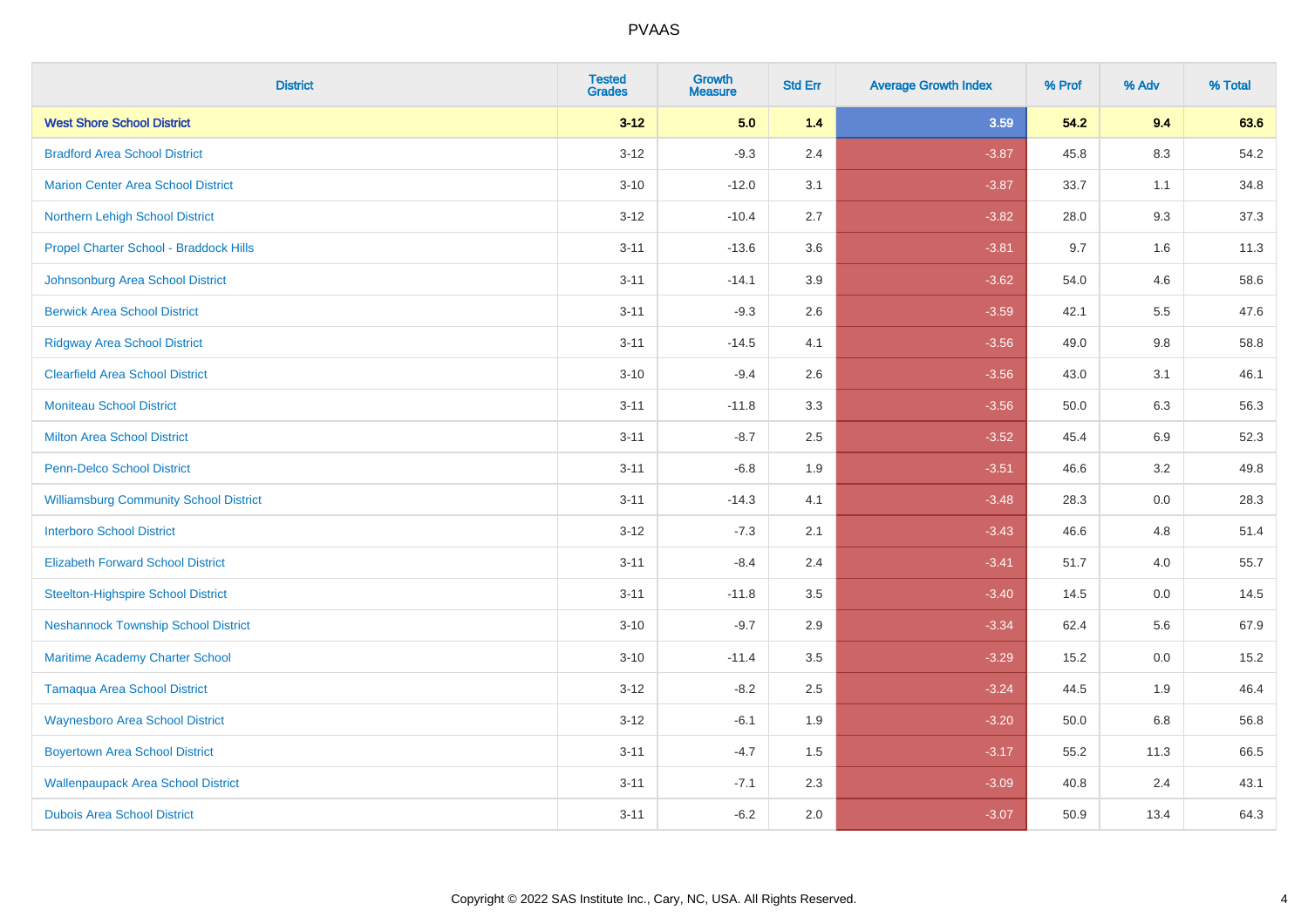| <b>District</b>                              | <b>Tested</b><br><b>Grades</b> | <b>Growth</b><br><b>Measure</b> | <b>Std Err</b> | <b>Average Growth Index</b> | % Prof | % Adv   | % Total |
|----------------------------------------------|--------------------------------|---------------------------------|----------------|-----------------------------|--------|---------|---------|
| <b>West Shore School District</b>            | $3 - 12$                       | 5.0                             | 1.4            | 3.59                        | 54.2   | 9.4     | 63.6    |
| <b>Palisades School District</b>             | $3 - 11$                       | $-8.7$                          | 2.8            | $-3.06$                     | 53.8   | 6.7     | 60.5    |
| <b>Pittsburgh School District</b>            | $3 - 11$                       | $-3.3$                          | 1.1            | $-3.04$                     | 33.9   | 8.2     | 42.1    |
| Philadelphia Academy Charter School          | $3 - 11$                       | $-8.9$                          | 2.9            | $-3.04$                     | 50.5   | $2.9\,$ | 53.4    |
| <b>North East School District</b>            | $3 - 11$                       | $-9.3$                          | 3.1            | $-3.02$                     | 62.6   | 14.4    | 77.0    |
| <b>Penn Hills School District</b>            | $3 - 11$                       | $-7.6$                          | 2.6            | $-2.94$                     | 33.1   | 0.7     | 33.8    |
| <b>Conneaut School District</b>              | $3 - 12$                       | $-7.5$                          | 2.6            | $-2.91$                     | 38.4   | 7.4     | 45.8    |
| <b>Easton Area School District</b>           | $3 - 12$                       | $-4.1$                          | 1.4            | $-2.91$                     | 39.9   | 4.0     | 43.9    |
| <b>Rochester Area School District</b>        | $3 - 11$                       | $-13.2$                         | 4.6            | $-2.89$                     | 19.5   | 1.3     | 20.8    |
| <b>Union City Area School District</b>       | $3 - 12$                       | $-10.2$                         | 3.6            | $-2.87$                     | 42.9   | $3.2\,$ | 46.0    |
| <b>Northern Potter School District</b>       | $3 - 12$                       | $-13.1$                         | 4.6            | $-2.84$                     | 37.5   | 0.0     | 37.5    |
| <b>Propel Charter School-Homestead</b>       | $3 - 11$                       | $-11.7$                         | 4.1            | $-2.84$                     | 15.9   | 0.0     | 15.9    |
| Nazareth Area School District                | $3 - 11$                       | $-4.7$                          | 1.7            | $-2.82$                     | 59.2   | 9.9     | 69.0    |
| <b>Carlisle Area School District</b>         | $3 - 11$                       | $-5.3$                          | 1.9            | $-2.81$                     | 54.0   | 6.3     | 60.3    |
| <b>Carmichaels Area School District</b>      | $3 - 10$                       | $-9.3$                          | 3.3            | $-2.81$                     | 35.1   | 1.4     | 36.5    |
| <b>Redbank Valley School District</b>        | $3 - 11$                       | $-9.5$                          | 3.4            | $-2.77$                     | 31.5   | 4.9     | 36.4    |
| <b>Highlands School District</b>             | $3 - 11$                       | $-7.4$                          | 2.7            | $-2.76$                     | 44.4   | 3.7     | 48.2    |
| <b>Forest Hills School District</b>          | $3 - 11$                       | $-7.3$                          | 2.7            | $-2.74$                     | 41.1   | 13.7    | 54.8    |
| <b>Trinity Area School District</b>          | $3 - 11$                       | $-5.4$                          | 2.0            | $-2.71$                     | 48.3   | 11.8    | 60.1    |
| <b>Propel Charter School-Montour</b>         | $3 - 10$                       | $-10.7$                         | 3.9            | $-2.71$                     | 13.7   | $0.0\,$ | 13.7    |
| South Allegheny School District              | $3 - 11$                       | $-8.8$                          | 3.2            | $-2.70$                     | 40.5   | 0.0     | 40.5    |
| <b>Quakertown Community School District</b>  | $3 - 12$                       | $-4.4$                          | 1.6            | $-2.70$                     | 56.5   | 10.0    | 66.6    |
| <b>Blairsville-Saltsburg School District</b> | $3 - 11$                       | $-8.0$                          | 3.0            | $-2.68$                     | 37.3   | 7.0     | 44.3    |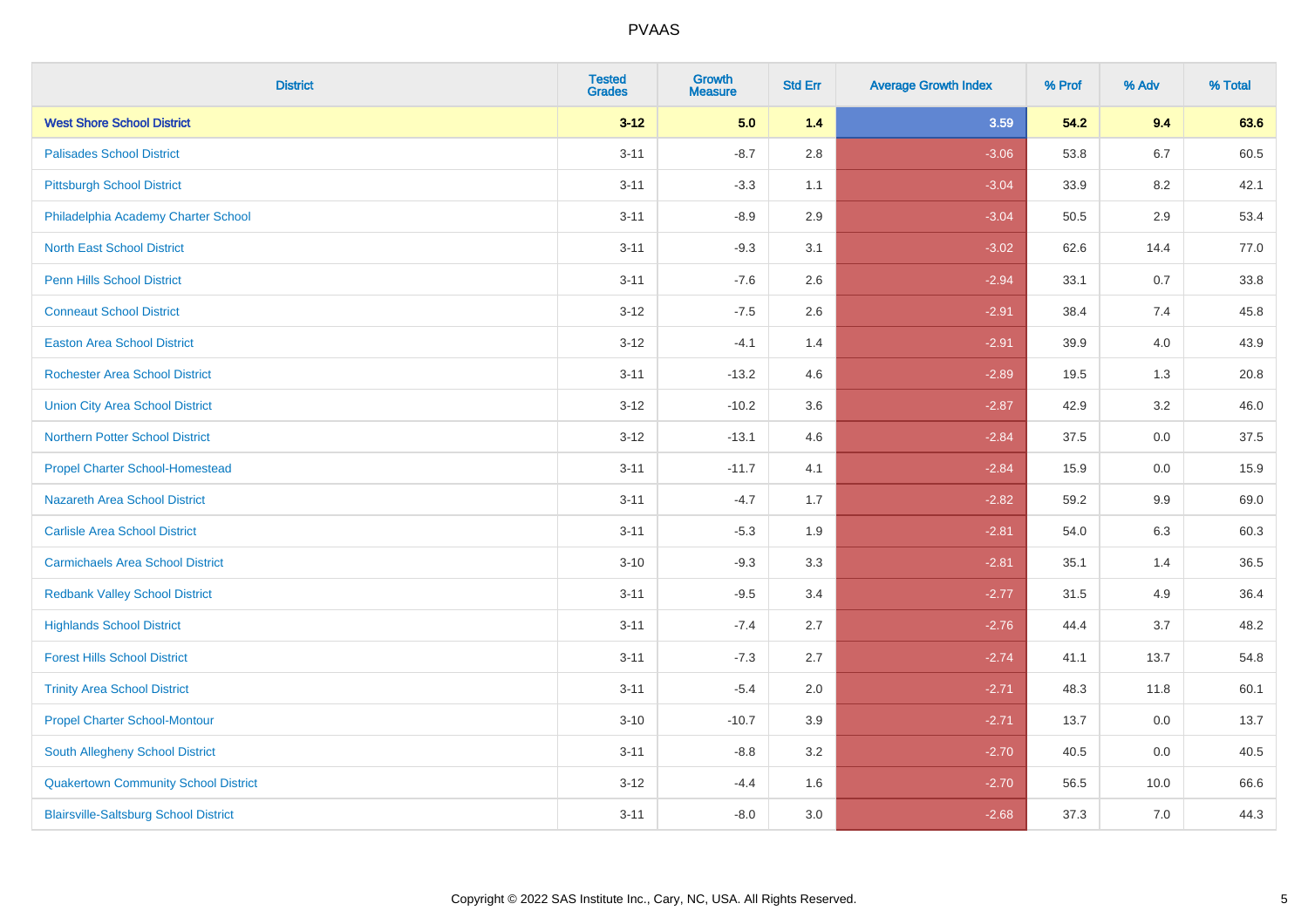| <b>District</b>                               | <b>Tested</b><br><b>Grades</b> | Growth<br><b>Measure</b> | <b>Std Err</b> | <b>Average Growth Index</b> | % Prof | % Adv   | % Total |
|-----------------------------------------------|--------------------------------|--------------------------|----------------|-----------------------------|--------|---------|---------|
| <b>West Shore School District</b>             | $3 - 12$                       | 5.0                      | 1.4            | 3.59                        | 54.2   | 9.4     | 63.6    |
| <b>Harbor Creek School District</b>           | $3 - 11$                       | $-7.1$                   | 2.7            | $-2.67$                     | 48.8   | 15.2    | 64.0    |
| <b>Pine Grove Area School District</b>        | $3 - 11$                       | $-7.7$                   | 2.9            | $-2.66$                     | 42.3   | 7.7     | 50.0    |
| <b>New Castle Area School District</b>        | $3-12$                         | $-6.4$                   | 2.4            | $-2.66$                     | 32.5   | $4.3$   | 36.8    |
| Northern Tioga School District                | $3 - 12$                       | $-7.5$                   | 2.8            | $-2.64$                     | 54.0   | 1.2     | 55.2    |
| <b>Dunmore School District</b>                | $3 - 11$                       | $-7.7$                   | 2.9            | $-2.62$                     | 34.0   | 7.2     | 41.2    |
| <b>Coatesville Area School District</b>       | $3 - 11$                       | $-4.4$                   | 1.7            | $-2.62$                     | 36.3   | $4.2\,$ | 40.5    |
| <b>Northwest Area School District</b>         | $3 - 10$                       | $-10.0$                  | 3.8            | $-2.59$                     | 34.6   | 7.3     | 41.8    |
| <b>Blue Mountain School District</b>          | $3 - 10$                       | $-5.8$                   | 2.3            | $-2.56$                     | 46.6   | 8.5     | 55.1    |
| <b>Slippery Rock Area School District</b>     | $3 - 11$                       | $-6.3$                   | 2.5            | $-2.51$                     | 56.2   | $9.5\,$ | 65.7    |
| <b>North Star School District</b>             | $3 - 11$                       | $-8.7$                   | 3.5            | $-2.51$                     | 47.8   | 6.0     | 53.7    |
| Mahanoy Area School District                  | $3 - 10$                       | $-9.0$                   | 3.6            | $-2.49$                     | 26.2   | 1.6     | 27.9    |
| <b>Keystone Central School District</b>       | $3 - 11$                       | $-5.1$                   | 2.0            | $-2.46$                     | 44.7   | 4.6     | 49.4    |
| <b>Sugar Valley Rural Charter School</b>      | $3 - 11$                       | $-11.0$                  | 4.5            | $-2.46$                     | 14.9   | $0.0\,$ | 14.9    |
| <b>Mohawk Area School District</b>            | $3 - 11$                       | $-7.5$                   | 3.1            | $-2.45$                     | 49.4   | 11.0    | 60.4    |
| <b>Innovative Arts Academy Charter School</b> | $6 - 11$                       | $-9.1$                   | 3.7            | $-2.44$                     | 9.5    | 0.0     | 9.5     |
| <b>Yough School District</b>                  | $3 - 10$                       | $-6.6$                   | 2.7            | $-2.43$                     | 50.8   | 4.0     | 54.8    |
| <b>Chartiers-Houston School District</b>      | $3 - 10$                       | $-8.6$                   | 3.5            | $-2.41$                     | 59.7   | 4.5     | 64.2    |
| <b>Farrell Area School District</b>           | $3 - 11$                       | $-10.4$                  | 4.3            | $-2.41$                     | 19.0   | 0.0     | 19.0    |
| <b>Universal Audenried Charter School</b>     | $9 - 11$                       | $-5.8$                   | 2.4            | $-2.40$                     | 14.6   | 0.0     | 14.6    |
| <b>Freedom Area School District</b>           | $3 - 11$                       | $-7.1$                   | 3.0            | $-2.37$                     | 43.8   | 4.2     | 47.9    |
| Jefferson-Morgan School District              | $3 - 10$                       | $-9.9$                   | 4.2            | $-2.35$                     | 43.8   | 4.2     | 47.9    |
| La Academia Partnership Charter School        | $6 - 11$                       | $-11.0$                  | 4.7            | $-2.34$                     | 6.8    | 0.0     | 6.8     |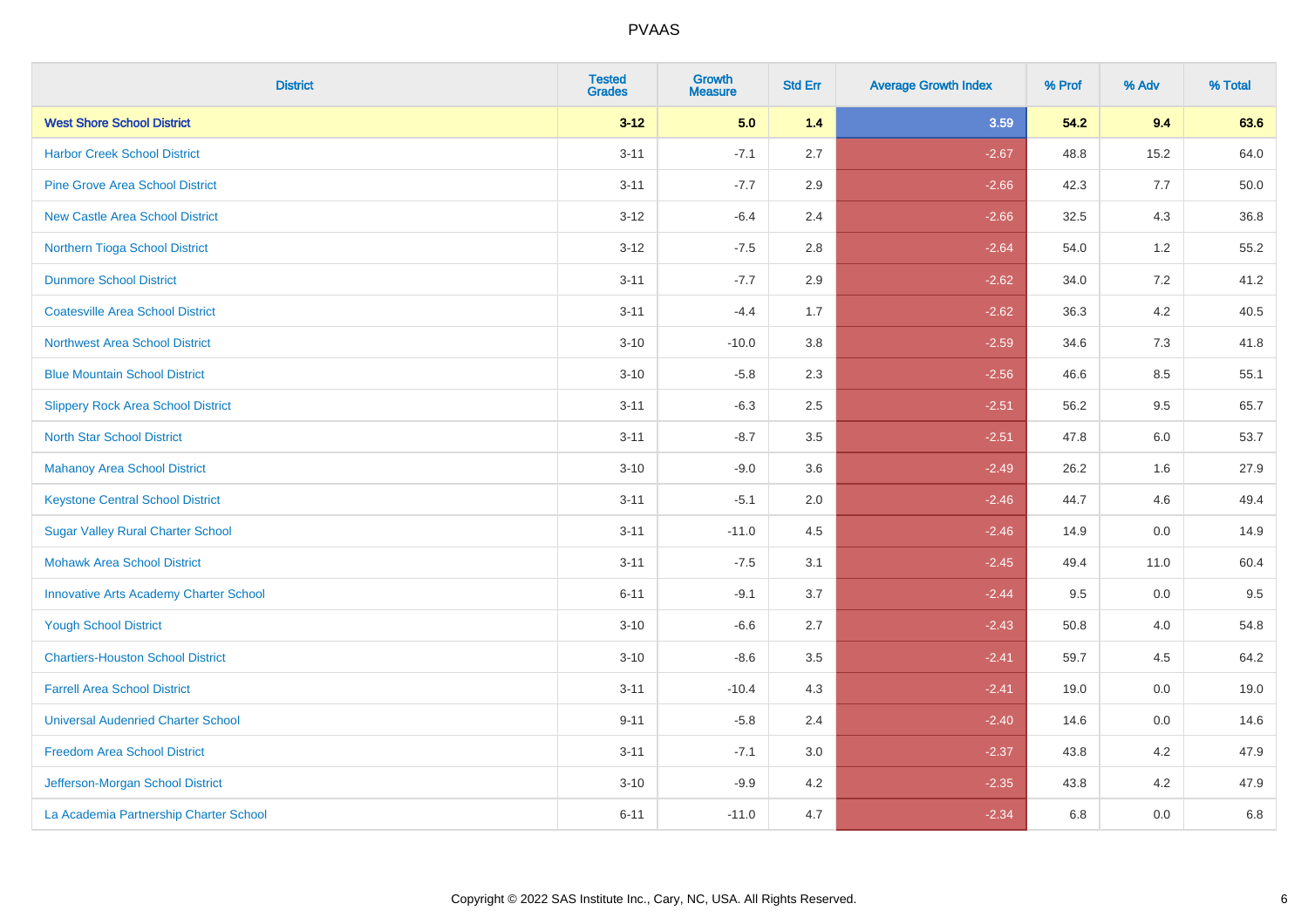| <b>District</b>                                   | <b>Tested</b><br><b>Grades</b> | <b>Growth</b><br><b>Measure</b> | <b>Std Err</b> | <b>Average Growth Index</b> | % Prof | % Adv | % Total |
|---------------------------------------------------|--------------------------------|---------------------------------|----------------|-----------------------------|--------|-------|---------|
| <b>West Shore School District</b>                 | $3 - 12$                       | 5.0                             | 1.4            | 3.59                        | 54.2   | 9.4   | 63.6    |
| <b>Southmoreland School District</b>              | $3 - 11$                       | $-8.3$                          | 3.6            | $-2.32$                     | 56.8   | 7.2   | 64.0    |
| <b>Upper Moreland Township School District</b>    | $3 - 11$                       | $-5.0$                          | 2.2            | $-2.31$                     | 57.9   | 4.0   | 61.9    |
| South Williamsport Area School District           | $3 - 10$                       | $-5.7$                          | 2.5            | $-2.30$                     | 45.5   | 4.5   | 50.0    |
| Salisbury-Elk Lick School District                | $3 - 11$                       | $-13.5$                         | 5.9            | $-2.30$                     | 27.8   | 0.0   | 27.8    |
| <b>Indiana Area School District</b>               | $3 - 11$                       | $-5.3$                          | 2.3            | $-2.28$                     | 47.6   | 18.4  | 66.1    |
| <b>Oxford Area School District</b>                | $3 - 11$                       | $-4.3$                          | 1.9            | $-2.26$                     | 41.3   | 8.0   | 49.3    |
| <b>Juniata County School District</b>             | $3 - 12$                       | $-4.9$                          | 2.1            | $-2.26$                     | 38.5   | 2.9   | 41.4    |
| Portage Area School District                      | $3 - 10$                       | $-8.1$                          | 3.6            | $-2.26$                     | 40.6   | 9.4   | 50.0    |
| <b>Windber Area School District</b>               | $3 - 11$                       | $-7.2$                          | 3.2            | $-2.24$                     | 55.4   | 7.2   | 62.6    |
| <b>East Lycoming School District</b>              | $3 - 11$                       | $-6.0$                          | 2.7            | $-2.24$                     | 48.3   | 4.2   | 52.5    |
| <b>York Co School Of Technology</b>               | $9 - 12$                       | $-3.8$                          | 1.7            | $-2.22$                     | 39.1   | 5.6   | 44.7    |
| <b>Muncy School District</b>                      | $3 - 11$                       | $-8.1$                          | 3.7            | $-2.21$                     | 42.0   | 3.8   | 45.8    |
| <b>West Middlesex Area School District</b>        | $3 - 10$                       | $-8.4$                          | 3.8            | $-2.21$                     | 34.9   | 2.8   | 37.6    |
| Jim Thorpe Area School District                   | $3 - 11$                       | $-5.8$                          | 2.7            | $-2.19$                     | 33.3   | 7.4   | 40.7    |
| <b>Keystone Education Center Charter School</b>   | $3 - 12$                       | $-12.9$                         | 5.9            | $-2.19$                     | 28.0   | 0.0   | 28.0    |
| <b>Perkiomen Valley School District</b>           | $3 - 11$                       | $-3.5$                          | 1.6            | $-2.18$                     | 53.8   | 13.4  | 67.2    |
| <b>Benton Area School District</b>                | $3 - 10$                       | $-9.7$                          | 4.5            | $-2.18$                     | 43.2   | 5.4   | 48.6    |
| Susquehanna Township School District              | $3 - 12$                       | $-5.8$                          | 2.7            | $-2.17$                     | 36.0   | 5.6   | 41.6    |
| <b>Crawford Central School District</b>           | $3 - 11$                       | $-4.7$                          | 2.2            | $-2.15$                     | 40.6   | 10.5  | 51.1    |
| <b>Aliquippa School District</b>                  | $3 - 11$                       | $-9.0$                          | 4.2            | $-2.14$                     | 11.0   | 0.0   | 11.0    |
| <b>Williams Valley School District</b>            | $3 - 11$                       | $-7.3$                          | 3.4            | $-2.13$                     | 23.2   | 0.0   | 23.2    |
| <b>Executive Education Academy Charter School</b> | $3 - 10$                       | $-6.5$                          | 3.1            | $-2.08$                     | 23.7   | 2.2   | 25.8    |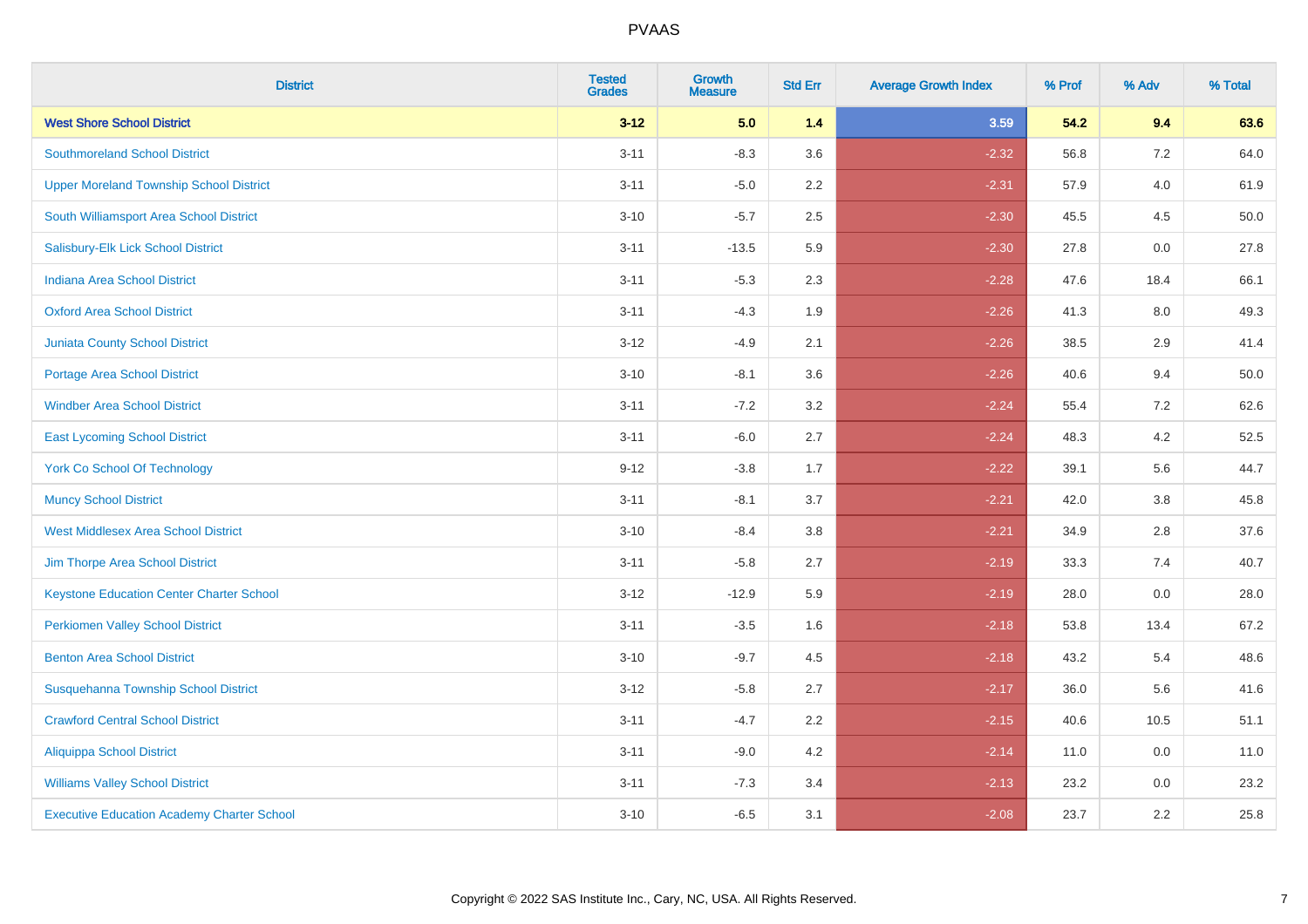| <b>District</b>                                | <b>Tested</b><br><b>Grades</b> | <b>Growth</b><br><b>Measure</b> | <b>Std Err</b> | <b>Average Growth Index</b> | % Prof | % Adv | % Total |
|------------------------------------------------|--------------------------------|---------------------------------|----------------|-----------------------------|--------|-------|---------|
| <b>West Shore School District</b>              | $3 - 12$                       | 5.0                             | $1.4$          | 3.59                        | 54.2   | 9.4   | 63.6    |
| <b>Middletown Area School District</b>         | $3 - 11$                       | $-5.3$                          | 2.6            | $-2.05$                     | 46.4   | 5.3   | 51.7    |
| <b>Karns City Area School District</b>         | $3 - 11$                       | $-6.0$                          | 2.9            | $-2.03$                     | 53.1   | 8.3   | 61.5    |
| <b>Corry Area School District</b>              | $3 - 11$                       | $-5.3$                          | 2.6            | $-2.03$                     | 38.5   | 6.0   | 44.5    |
| <b>California Area School District</b>         | $3 - 10$                       | $-7.3$                          | 3.6            | $-2.02$                     | 42.6   | 9.8   | 52.5    |
| <b>Moshannon Valley School District</b>        | $3 - 10$                       | $-7.0$                          | 3.4            | $-2.01$                     | 48.5   | 0.0   | 48.5    |
| The New Academy Charter School                 | $8 - 11$                       | $-10.4$                         | 5.2            | $-2.00$                     | 0.0    | 0.0   | 0.0     |
| <b>Upper Dauphin Area School District</b>      | $3 - 11$                       | $-6.3$                          | 3.2            | $-1.98$                     | 37.4   | 4.8   | 42.2    |
| <b>Mount Union Area School District</b>        | $3 - 10$                       | $-6.1$                          | 3.1            | $-1.97$                     | 32.2   | 3.4   | 35.6    |
| <b>Forest City Regional School District</b>    | $3 - 12$                       | $-6.0$                          | 3.0            | $-1.96$                     | 44.1   | 0.0   | 44.1    |
| <b>Bermudian Springs School District</b>       | $3 - 11$                       | $-5.5$                          | 2.9            | $-1.94$                     | 56.4   | 6.8   | 63.2    |
| <b>Somerset Area School District</b>           | $3 - 11$                       | $-4.4$                          | 2.3            | $-1.93$                     | 44.4   | 14.9  | 59.3    |
| <b>Mount Pleasant Area School District</b>     | $3 - 11$                       | $-5.0$                          | 2.6            | $-1.93$                     | 52.6   | 0.0   | 52.6    |
| <b>Gettysburg Area School District</b>         | $3 - 11$                       | $-4.0$                          | 2.1            | $-1.89$                     | 45.3   | 14.0  | 59.3    |
| <b>Greensburg Salem School District</b>        | $3 - 11$                       | $-4.4$                          | 2.4            | $-1.88$                     | 47.6   | 4.9   | 52.4    |
| <b>East Allegheny School District</b>          | $3 - 11$                       | $-6.3$                          | 3.3            | $-1.87$                     | 31.9   | 9.7   | 41.7    |
| <b>Western Beaver County School District</b>   | $3 - 11$                       | $-7.8$                          | 4.2            | $-1.87$                     | 56.5   | 6.5   | 63.0    |
| <b>Central Columbia School District</b>        | $3 - 12$                       | $-4.8$                          | 2.6            | $-1.86$                     | 53.7   | 14.8  | 68.5    |
| <b>Kiski Area School District</b>              | $3 - 11$                       | $-3.7$                          | 2.0            | $-1.86$                     | 57.4   | 10.4  | 67.8    |
| <b>Brownsville Area School District</b>        | $3 - 12$                       | $-7.2$                          | 3.9            | $-1.83$                     | 34.4   | 6.1   | 40.5    |
| <b>Montrose Area School District</b>           | $3 - 10$                       | $-5.5$                          | 3.0            | $-1.82$                     | 46.7   | 5.4   | 52.2    |
| <b>Brandywine Heights Area School District</b> | $3 - 11$                       | $-4.9$                          | 2.7            | $-1.81$                     | 49.2   | 8.2   | 57.4    |
| <b>Pequea Valley School District</b>           | $3 - 11$                       | $-5.8$                          | 3.2            | $-1.80$                     | 39.8   | 9.1   | 48.9    |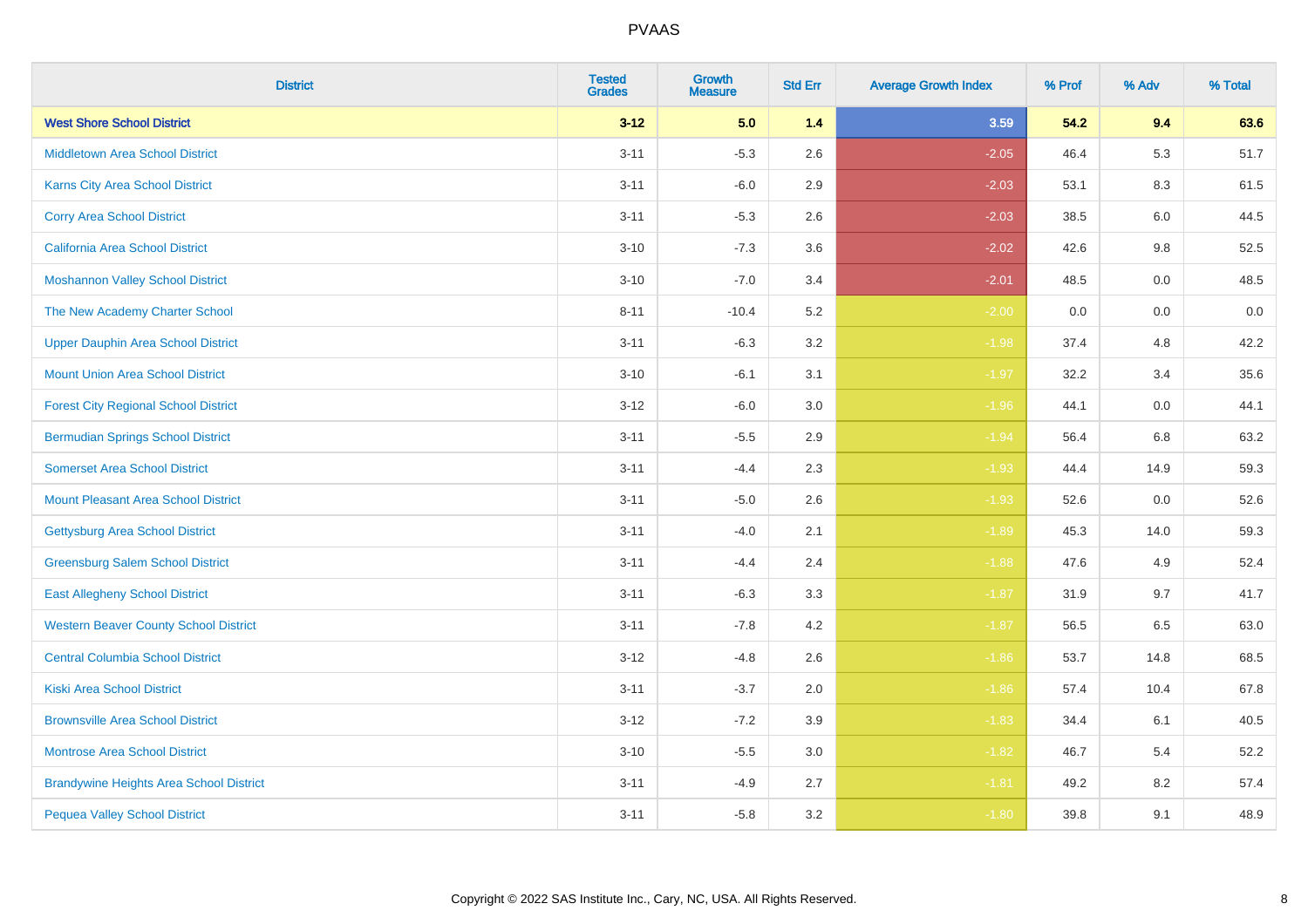| <b>District</b>                                                       | <b>Tested</b><br><b>Grades</b> | <b>Growth</b><br><b>Measure</b> | <b>Std Err</b> | <b>Average Growth Index</b> | % Prof | % Adv   | % Total |
|-----------------------------------------------------------------------|--------------------------------|---------------------------------|----------------|-----------------------------|--------|---------|---------|
| <b>West Shore School District</b>                                     | $3 - 12$                       | 5.0                             | $1.4$          | 3.59                        | 54.2   | 9.4     | 63.6    |
| <b>Pittston Area School District</b>                                  | $3 - 11$                       | $-10.1$                         | 5.6            | $-1.80$                     | 38.1   | 9.5     | 47.6    |
| <b>Washington School District</b>                                     | $3 - 11$                       | $-4.9$                          | 2.8            | $-1.76$                     | 30.1   | 2.4     | 32.5    |
| <b>Canton Area School District</b>                                    | $3 - 11$                       | $-5.5$                          | $3.2\,$        | $-1.75$                     | 40.7   | 2.3     | 43.0    |
| <b>Old Forge School District</b>                                      | $3 - 12$                       | $-5.9$                          | 3.4            | $-1.73$                     | 52.9   | 7.1     | 60.0    |
| Perseus House Charter School Of Excellence                            | $6 - 11$                       | $-5.2$                          | 3.0            | $-1.72$                     | 16.5   | 0.0     | 16.5    |
| <b>Brentwood Borough School District</b>                              | $3 - 11$                       | $-5.3$                          | $3.0\,$        | $-1.72$                     | 52.0   | 6.1     | 58.2    |
| East Pennsboro Area School District                                   | $3 - 11$                       | $-4.2$                          | 2.5            | $-1.71$                     | 60.8   | 8.5     | 69.3    |
| <b>Twin Valley School District</b>                                    | $3 - 12$                       | $-3.6$                          | 2.1            | $-1.69$                     | 49.6   | 7.1     | 56.8    |
| <b>Pottstown School District</b>                                      | $3 - 12$                       | $-4.0$                          | 2.4            | $-1.68$                     | 29.8   | 1.2     | 31.0    |
| <b>Fairfield Area School District</b>                                 | $3 - 11$                       | $-5.6$                          | 3.4            | $-1.66$                     | 57.9   | 4.0     | 61.8    |
| <b>Shamokin Area School District</b>                                  | $3 - 11$                       | $-7.7$                          | 4.8            | $-1.60$                     | 38.1   | 3.2     | 41.3    |
| Preparatory Charter School Of Mathematics, Science, Tech, And Careers | $9 - 10$                       | $-4.0$                          | 2.5            | $-1.59$                     | 15.0   | $0.0\,$ | 15.0    |
| <b>Carbon Career &amp; Technical Institute</b>                        | $9 - 11$                       | $-5.7$                          | 3.6            | $-1.59$                     | 34.5   | 1.2     | 35.7    |
| <b>Tri-Valley School District</b>                                     | $3 - 10$                       | $-6.4$                          | 4.1            | $-1.57$                     | 37.0   | 4.4     | 41.3    |
| <b>Fort Cherry School District</b>                                    | $3 - 10$                       | $-5.9$                          | 3.8            | $-1.56$                     | 55.2   | 5.2     | 60.3    |
| <b>MaST Community Charter School</b>                                  | $3 - 10$                       | $-4.1$                          | 2.7            | $-1.52$                     | 44.0   | 9.5     | 53.4    |
| <b>Claysburg-Kimmel School District</b>                               | $3 - 11$                       | $-5.7$                          | 4.0            | $-1.42$                     | 42.9   | 8.2     | 51.0    |
| <b>Westmont Hilltop School District</b>                               | $3 - 11$                       | $-4.0$                          | 2.8            | $-1.40$                     | 36.3   | 13.3    | 49.6    |
| <b>Greencastle-Antrim School District</b>                             | $3 - 11$                       | $-3.0$                          | 2.2            | $-1.36$                     | 62.4   | 9.9     | 72.3    |
| <b>Ferndale Area School District</b>                                  | $3 - 10$                       | $-5.8$                          | 4.3            | $-1.33$                     | 40.0   | 0.0     | 40.0    |
| <b>Cambria Heights School District</b>                                | $3 - 10$                       | $-4.1$                          | 3.1            | $-1.32$                     | 51.0   | 6.0     | 57.0    |
| <b>Ellwood City Area School District</b>                              | $3 - 11$                       | $-4.2$                          | 3.2            | $-1.29$                     | 54.1   | 14.1    | 68.2    |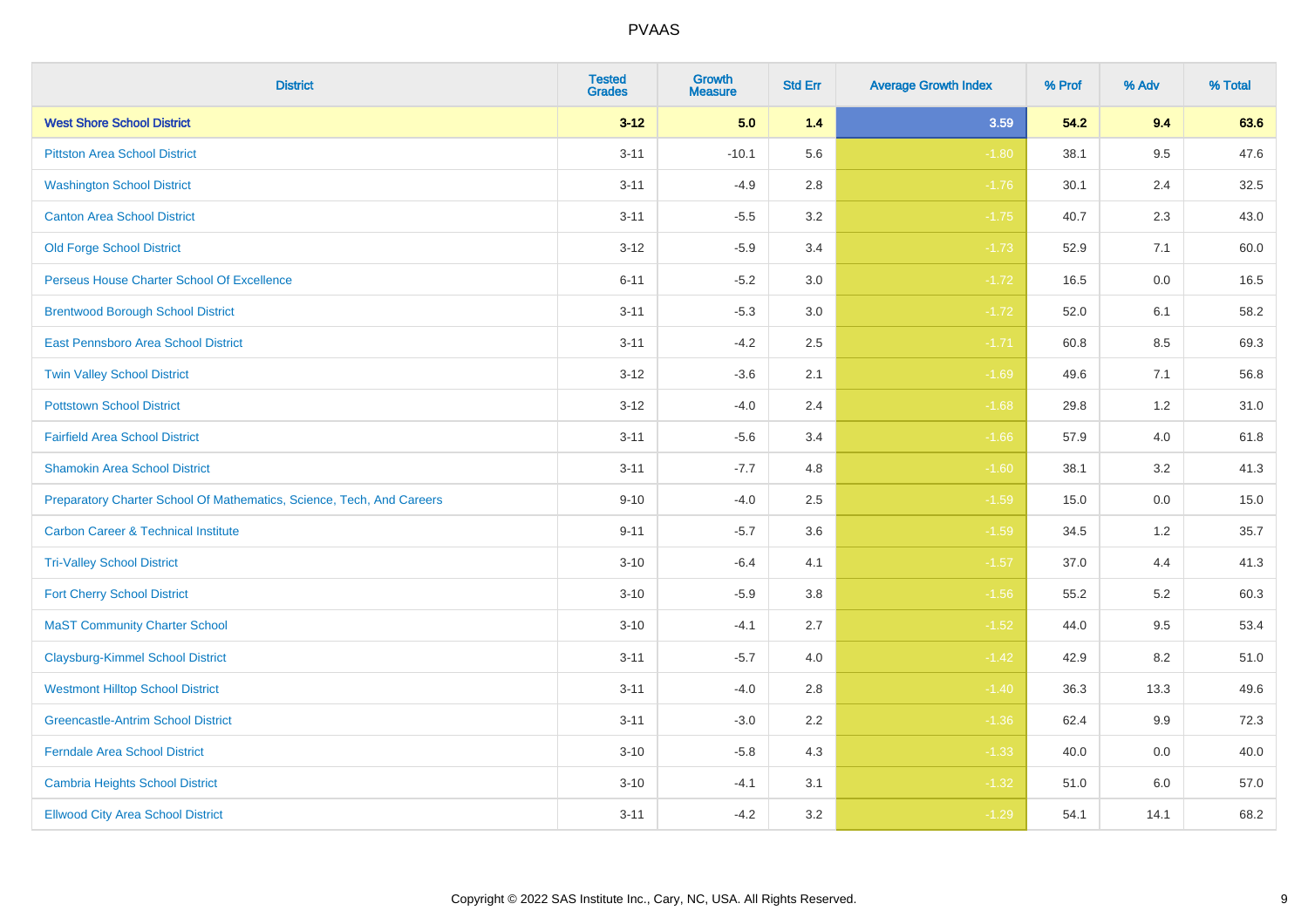| <b>District</b>                              | <b>Tested</b><br><b>Grades</b> | <b>Growth</b><br><b>Measure</b> | <b>Std Err</b> | <b>Average Growth Index</b> | % Prof | % Adv   | % Total |
|----------------------------------------------|--------------------------------|---------------------------------|----------------|-----------------------------|--------|---------|---------|
| <b>West Shore School District</b>            | $3 - 12$                       | 5.0                             | 1.4            | 3.59                        | 54.2   | 9.4     | 63.6    |
| <b>Shade-Central City School District</b>    | $3 - 11$                       | $-5.9$                          | 4.6            | $-1.28$                     | 27.8   | 0.0     | 27.8    |
| <b>Bristol Borough School District</b>       | $3 - 12$                       | $-4.3$                          | 3.4            | $-1.27$                     | 39.7   | 1.3     | 41.0    |
| <b>Troy Area School District</b>             | $3 - 10$                       | $-4.3$                          | 3.4            | $-1.26$                     | 43.2   | 5.7     | 48.9    |
| <b>Apollo-Ridge School District</b>          | $3 - 12$                       | $-4.7$                          | 3.7            | $-1.24$                     | 50.0   | 10.0    | 60.0    |
| <b>Elk Lake School District</b>              | $3 - 11$                       | $-4.0$                          | 3.3            | $-1.23$                     | 46.2   | 3.3     | 49.4    |
| <b>Scranton School District</b>              | $3 - 12$                       | $-2.9$                          | 2.4            | $-1.22$                     | 45.6   | 3.6     | 49.1    |
| <b>Riverview School District</b>             | $3 - 11$                       | $-4.6$                          | 3.8            | $-1.20$                     | 57.9   | 15.8    | 73.7    |
| <b>Greater Johnstown School District</b>     | $3 - 11$                       | $-3.1$                          | 2.6            | $-1.19$                     | 26.1   | 0.0     | 26.1    |
| <b>Big Beaver Falls Area School District</b> | $3 - 11$                       | $-3.9$                          | 3.3            | $-1.18$                     | 34.1   | 3.5     | 37.6    |
| <b>Chichester School District</b>            | $3 - 11$                       | $-2.7$                          | 2.3            | $-1.17$                     | 44.6   | 6.6     | 51.2    |
| <b>Chestnut Ridge School District</b>        | $3 - 12$                       | $-3.4$                          | 2.9            | $-1.17$                     | 46.6   | 5.8     | 52.4    |
| <b>Kane Area School District</b>             | $3 - 10$                       | $-3.7$                          | 3.2            | $-1.17$                     | 39.5   | 9.9     | 49.4    |
| <b>Antietam School District</b>              | $3 - 10$                       | $-4.3$                          | 3.8            | $-1.13$                     | 36.4   | 5.4     | 41.8    |
| Jeannette City School District               | $3 - 11$                       | $-4.3$                          | 3.8            | $-1.13$                     | 46.7   | 7.5     | 54.2    |
| <b>Dallas School District</b>                | $3 - 11$                       | $-2.5$                          | 2.2            | $-1.12$                     | 54.9   | $7.6\,$ | 62.4    |
| Juniata Valley School District               | $3 - 11$                       | $-3.9$                          | 3.5            | $-1.10$                     | 44.4   | 3.5     | 47.8    |
| <b>Riverside School District</b>             | $3 - 11$                       | $-3.2$                          | 3.0            | $-1.09$                     | 43.0   | 9.0     | 52.0    |
| Conemaugh Township Area School District      | $3-12$                         | $-3.7$                          | 3.4            | $-1.09$                     | 53.8   | 17.6    | 71.4    |
| Oil City Area School District                | $3 - 11$                       | $-2.9$                          | 2.6            | $-1.08$                     | 44.4   | 5.8     | 50.2    |
| <b>Quaker Valley School District</b>         | $3 - 11$                       | $-2.8$                          | 2.6            | $-1.08$                     | 55.2   | 13.2    | 68.4    |
| <b>West Greene School District</b>           | $3 - 11$                       | $-4.5$                          | 4.3            | $-1.04$                     | 36.6   | 7.3     | 43.9    |
| <b>Lewisburg Area School District</b>        | $3 - 11$                       | $-2.7$                          | 2.6            | $-1.03$                     | 57.0   | 18.5    | 75.6    |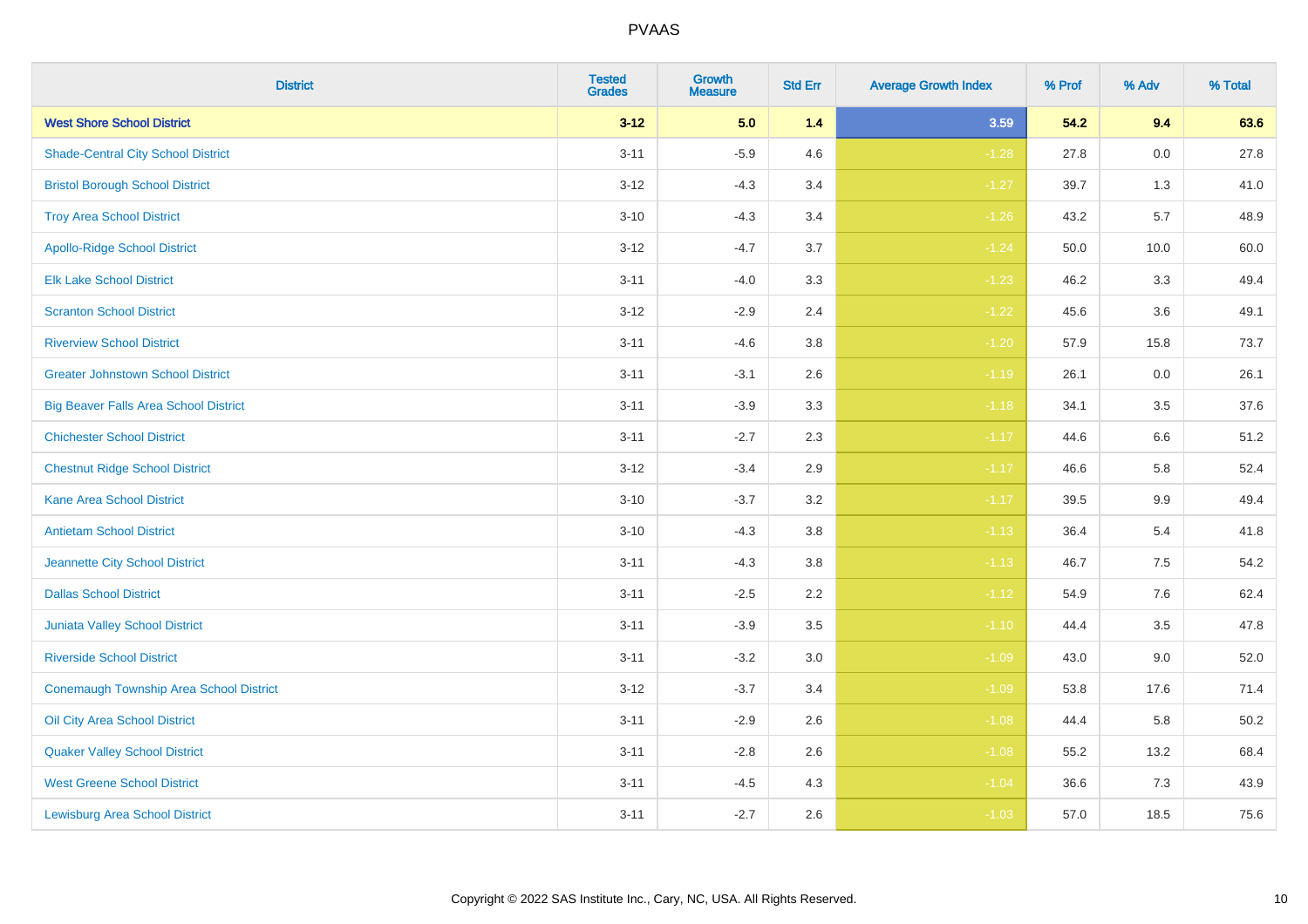| <b>District</b>                               | <b>Tested</b><br><b>Grades</b> | <b>Growth</b><br><b>Measure</b> | <b>Std Err</b> | <b>Average Growth Index</b> | % Prof | % Adv | % Total |
|-----------------------------------------------|--------------------------------|---------------------------------|----------------|-----------------------------|--------|-------|---------|
| <b>West Shore School District</b>             | $3 - 12$                       | 5.0                             | 1.4            | 3.59                        | 54.2   | 9.4   | 63.6    |
| <b>Valley Grove School District</b>           | $3 - 10$                       | $-3.7$                          | 3.7            | $-1.01$                     | 51.2   | 6.1   | 57.3    |
| <b>Seneca Valley School District</b>          | $3 - 11$                       | $-1.4$                          | 1.4            | $-0.99$                     | 57.2   | 11.4  | 68.6    |
| <b>North Hills School District</b>            | $3 - 11$                       | $-1.8$                          | 1.8            | $-0.96$                     | 59.1   | 14.1  | 73.2    |
| Imhotep Institute Charter High School         | $9 - 11$                       | $-5.3$                          | 5.8            | $-0.92$                     | 25.0   | 0.0   | 25.0    |
| <b>Wyoming Valley West School District</b>    | $3 - 11$                       | $-2.2$                          | 2.4            | $-0.91$                     | 49.4   | 3.0   | 52.4    |
| <b>Sullivan County School District</b>        | $3 - 10$                       | $-4.0$                          | 4.4            | $-0.90$                     | 66.7   | 2.6   | 69.2    |
| <b>Austin Area School District</b>            | $3 - 11$                       | $-5.7$                          | 6.4            | $-0.90$                     | 33.3   | 5.6   | 38.9    |
| <b>Columbia Borough School District</b>       | $3 - 12$                       | $-3.1$                          | 3.5            | $-0.89$                     | 29.5   | 1.9   | 31.4    |
| <b>Montour School District</b>                | $3 - 11$                       | $-1.8$                          | 2.1            | $-0.88$                     | 61.4   | 15.1  | 76.5    |
| <b>Charleroi School District</b>              | $3 - 11$                       | $-2.6$                          | 3.0            | $-0.86$                     | 55.7   | 7.4   | 63.1    |
| <b>Phoenixville Area School District</b>      | $3 - 11$                       | $-1.7$                          | 2.1            | $-0.83$                     | 59.9   | 10.6  | 70.5    |
| <b>Chartiers Valley School District</b>       | $3 - 11$                       | $-1.7$                          | 2.0            | $-0.81$                     | 54.7   | 8.4   | 63.1    |
| <b>Forest Area School District</b>            | $3 - 11$                       | $-4.4$                          | 5.4            | $-0.81$                     | 36.2   | 2.1   | 38.3    |
| <b>Lebanon School District</b>                | $3 - 11$                       | $-1.6$                          | 1.9            | $-0.80$                     | 24.4   | 2.6   | 27.0    |
| Shenango Area School District                 | $3 - 11$                       | $-2.6$                          | 3.3            | $-0.79$                     | 50.6   | 13.9  | 64.6    |
| <b>Northeast Bradford School District</b>     | $3 - 10$                       | $-3.1$                          | 4.0            | $-0.78$                     | 33.9   | 3.4   | 37.3    |
| <b>Conemaugh Valley School District</b>       | $3 - 12$                       | $-3.2$                          | 4.1            | $-0.78$                     | 48.2   | 5.6   | 53.7    |
| <b>Gillingham Charter School</b>              | $3 - 11$                       | $-4.4$                          | 5.6            | $-0.77$                     | 20.8   | 8.3   | 29.2    |
| <b>Turkeyfoot Valley Area School District</b> | $3-12$                         | $-4.3$                          | 5.6            | $-0.76$                     | 22.0   | 5.1   | 27.1    |
| <b>Bald Eagle Area School District</b>        | $3 - 11$                       | $-2.1$                          | 2.7            | $-0.75$                     | 48.4   | 9.4   | 57.7    |
| Huntingdon Area School District               | $3 - 11$                       | $-2.0$                          | 2.7            | $-0.72$                     | 36.8   | 10.3  | 47.0    |
| Mt Lebanon School District                    | $3 - 11$                       | $-1.0$                          | 1.5            | $-0.70$                     | 61.9   | 24.0  | 85.9    |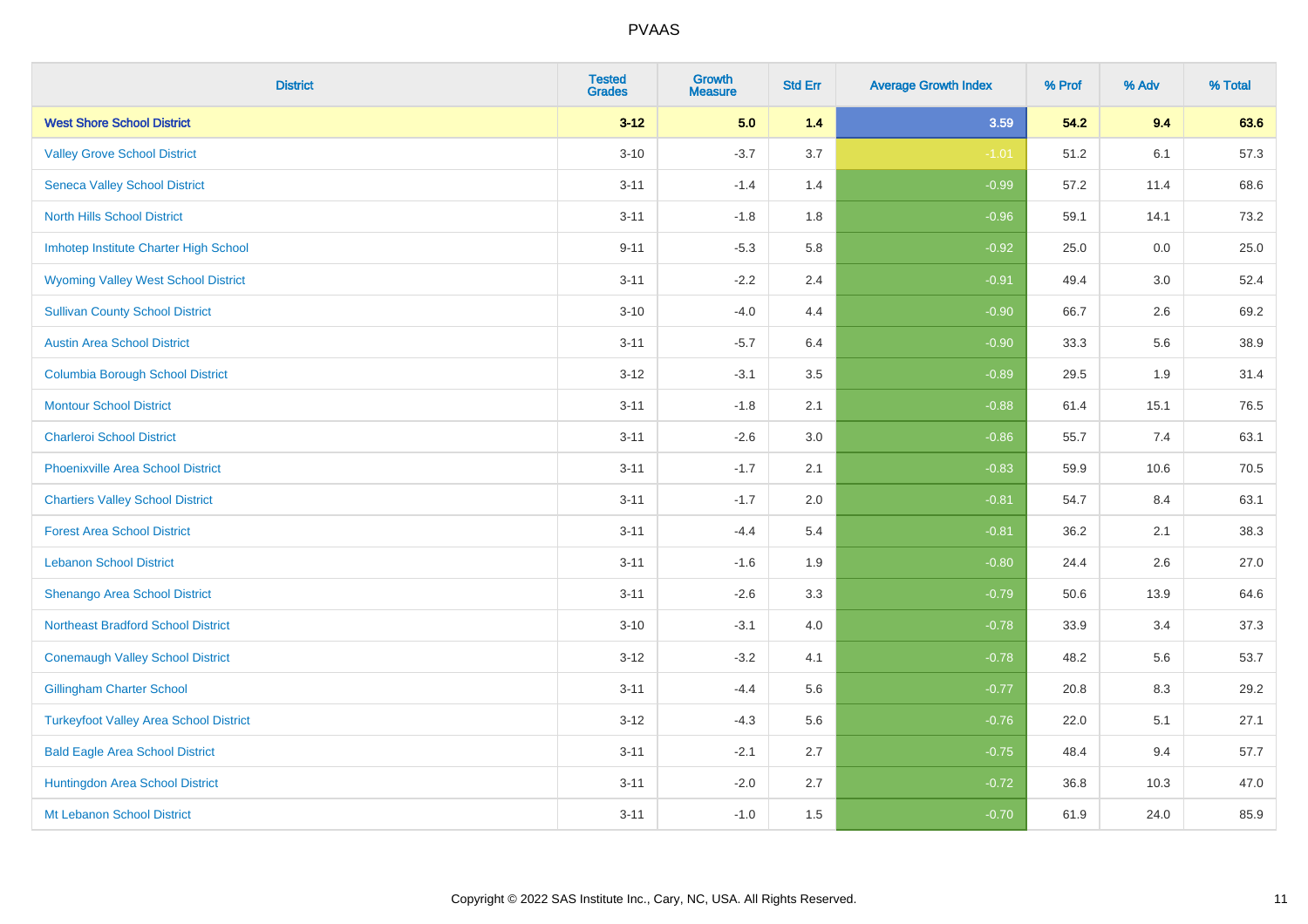| <b>District</b>                                         | <b>Tested</b><br><b>Grades</b> | <b>Growth</b><br><b>Measure</b> | <b>Std Err</b> | <b>Average Growth Index</b> | % Prof | % Adv   | % Total |
|---------------------------------------------------------|--------------------------------|---------------------------------|----------------|-----------------------------|--------|---------|---------|
| <b>West Shore School District</b>                       | $3 - 12$                       | 5.0                             | 1.4            | 3.59                        | 54.2   | 9.4     | 63.6    |
| <b>Lehighton Area School District</b>                   | $3 - 11$                       | $-1.6$                          | 2.3            | $-0.70$                     | 51.1   | 5.6     | 56.7    |
| <b>North Pocono School District</b>                     | $3 - 11$                       | $-2.3$                          | 3.4            | $-0.68$                     | 52.0   | 16.4    | 68.5    |
| <b>Cheltenham School District</b>                       | $3 - 11$                       | $-1.4$                          | 2.1            | $-0.67$                     | 46.1   | 10.0    | 56.1    |
| <b>Fannett-Metal School District</b>                    | $3 - 11$                       | $-3.4$                          | 5.1            | $-0.67$                     | 38.7   | 8.1     | 46.8    |
| <b>Susquehanna Community School District</b>            | $3 - 11$                       | $-2.8$                          | 4.2            | $-0.66$                     | 49.4   | 6.9     | 56.3    |
| <b>Burgettstown Area School District</b>                | $3 - 11$                       | $-2.1$                          | 3.4            | $-0.62$                     | 50.0   | 1.4     | 51.4    |
| <b>Clarion-Limestone Area School District</b>           | $3 - 12$                       | $-2.5$                          | 4.1            | $-0.60$                     | 56.8   | 6.8     | 63.6    |
| <b>Manheim Township School District</b>                 | $3 - 12$                       | $-0.9$                          | 1.6            | $-0.58$                     | 53.2   | 15.5    | 68.7    |
| <b>Central Greene School District</b>                   | $3 - 11$                       | $-1.6$                          | 2.8            | $-0.55$                     | 54.2   | 2.8     | 57.0    |
| <b>Mid Valley School District</b>                       | $3 - 10$                       | $-1.7$                          | 3.0            | $-0.55$                     | 45.1   | 7.8     | 52.9    |
| <b>Wyoming Area School District</b>                     | $3 - 10$                       | $-1.3$                          | 2.6            | $-0.50$                     | 53.8   | 10.8    | 64.6    |
| <b>Canon-Mcmillan School District</b>                   | $3 - 11$                       | $-0.8$                          | 1.6            | $-0.50$                     | 58.7   | 15.9    | 74.6    |
| South Side Area School District                         | $3 - 11$                       | $-1.6$                          | 3.3            | $-0.48$                     | 50.0   | $6.8\,$ | 56.8    |
| <b>Elizabethtown Area School District</b>               | $3-12$                         | $-0.9$                          | 1.9            | $-0.47$                     | 50.0   | 11.2    | 61.2    |
| Center For Student Learning Charter School At Pennsbury | $6 - 12$                       | $-2.9$                          | 6.1            | $-0.47$                     | 42.9   | $0.0\,$ | 42.9    |
| <b>Conewago Valley School District</b>                  | $3 - 12$                       | $-0.9$                          | 2.0            | $-0.45$                     | 51.7   | 9.6     | 61.3    |
| <b>Bangor Area School District</b>                      | $3-12$                         | $-0.9$                          | 2.0            | $-0.43$                     | 44.3   | 4.7     | 49.0    |
| <b>Shaler Area School District</b>                      | $3 - 11$                       | $-0.8$                          | 1.9            | $-0.43$                     | 49.1   | 9.6     | 58.7    |
| <b>North Schuylkill School District</b>                 | $3 - 11$                       | $-1.0$                          | 2.4            | $-0.42$                     | 41.8   | 5.1     | 46.8    |
| <b>Sharpsville Area School District</b>                 | $3 - 11$                       | $-1.4$                          | 3.5            | $-0.40$                     | 55.2   | 13.4    | 68.7    |
| <b>Bellwood-Antis School District</b>                   | $3 - 10$                       | $-1.2$                          | 3.2            | $-0.39$                     | 55.1   | 10.1    | 65.2    |
| <b>Palmerton Area School District</b>                   | $3 - 11$                       | $-1.2$                          | 3.0            | $-0.39$                     | 57.4   | 5.0     | 62.4    |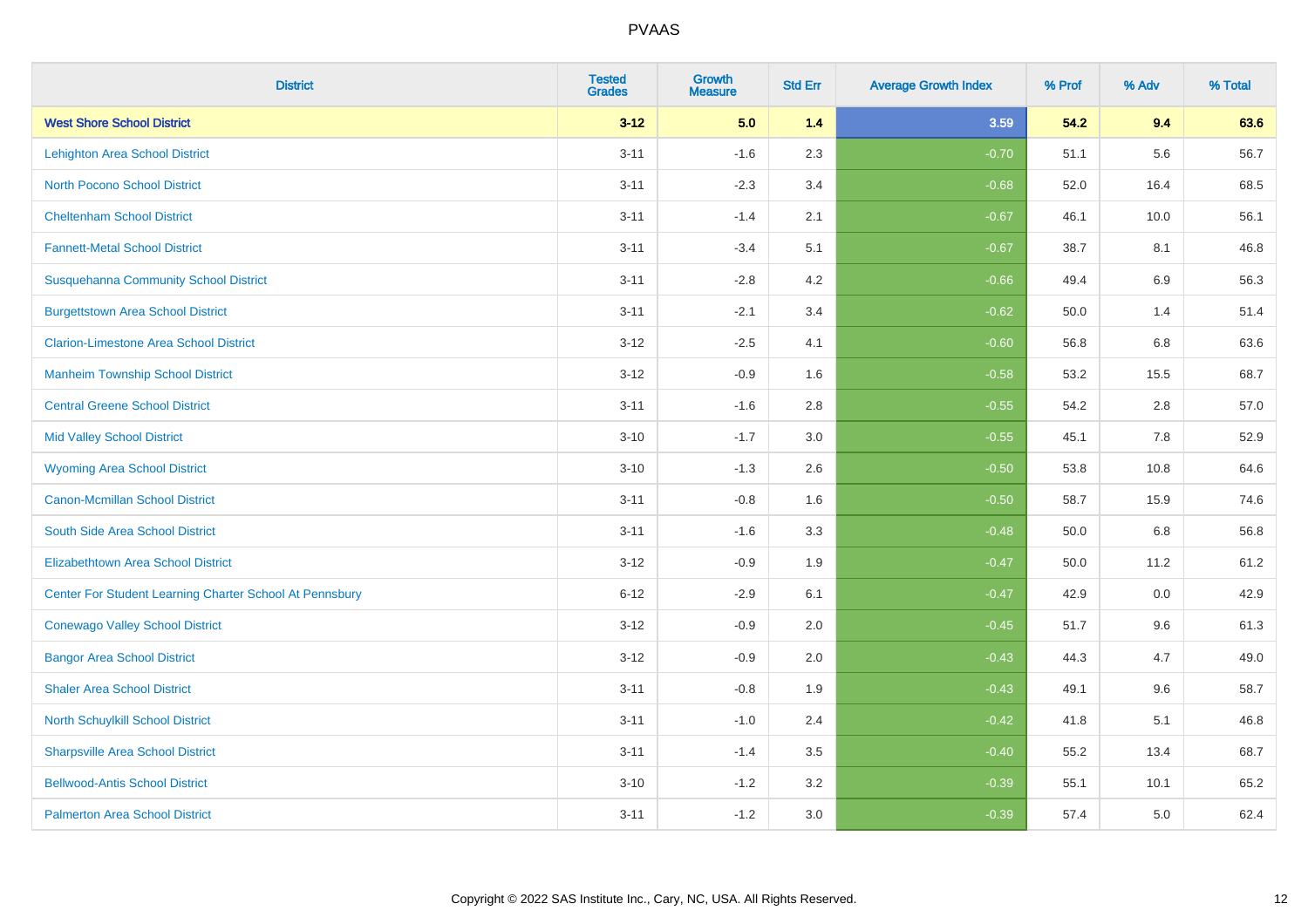| <b>District</b>                                    | <b>Tested</b><br><b>Grades</b> | <b>Growth</b><br><b>Measure</b> | <b>Std Err</b> | <b>Average Growth Index</b> | % Prof | % Adv   | % Total |
|----------------------------------------------------|--------------------------------|---------------------------------|----------------|-----------------------------|--------|---------|---------|
| <b>West Shore School District</b>                  | $3 - 12$                       | 5.0                             | 1.4            | 3.59                        | 54.2   | 9.4     | 63.6    |
| Hope For Hyndman Charter School                    | $3 - 11$                       | $-2.0$                          | 6.1            | $-0.32$                     | 33.3   | $0.0\,$ | 33.3    |
| <b>Albert Gallatin Area School District</b>        | $3 - 11$                       | $-0.8$                          | 2.4            | $-0.32$                     | 54.5   | 10.0    | 64.6    |
| <b>Cornell School District</b>                     | $3 - 11$                       | $-1.6$                          | $5.0\,$        | $-0.32$                     | 33.8   | 1.5     | 35.4    |
| <b>Tuscarora School District</b>                   | $3 - 11$                       | $-0.6$                          | 2.3            | $-0.27$                     | 45.1   | 8.1     | 53.2    |
| <b>Penn Manor School District</b>                  | $3 - 11$                       | $-0.4$                          | 1.6            | $-0.25$                     | 51.9   | 12.6    | 64.5    |
| <b>Lakeview School District</b>                    | $3 - 11$                       | $-0.9$                          | 3.7            | $-0.24$                     | 60.3   | 3.2     | 63.5    |
| <b>Glendale School District</b>                    | $3 - 10$                       | $-0.9$                          | 3.7            | $-0.24$                     | 50.0   | 5.4     | 55.4    |
| <b>Girard School District</b>                      | $3 - 11$                       | $-0.6$                          | 2.7            | $-0.22$                     | 53.9   | 15.6    | 69.6    |
| <b>Harrisburg City School District</b>             | $3 - 11$                       | $-0.4$                          | 2.1            | $-0.19$                     | 15.1   | 0.4     | 15.5    |
| <b>Panther Valley School District</b>              | $3 - 12$                       | $-0.6$                          | 3.3            | $-0.19$                     | 47.9   | 4.3     | 52.1    |
| <b>Westinghouse Arts Academy Charter School</b>    | $9 - 10$                       | $-0.7$                          | 3.6            | $-0.19$                     | 59.2   | 8.4     | 67.6    |
| <b>Millville Area School District</b>              | $3 - 12$                       | $-0.9$                          | 4.7            | $-0.18$                     | 51.4   | 5.4     | 56.8    |
| <b>Mount Carmel Area School District</b>           | $3 - 11$                       | $-0.6$                          | 3.1            | $-0.18$                     | 45.3   | 2.1     | 47.4    |
| <b>Crestwood School District</b>                   | $3 - 11$                       | $-0.4$                          | 2.4            | $-0.17$                     | 57.4   | 17.0    | 74.4    |
| <b>Southern Lehigh School District</b>             | $3 - 11$                       | $-0.4$                          | 2.3            | $-0.17$                     | 66.1   | 11.9    | 78.0    |
| <b>Achievement House Charter School</b>            | $7 - 11$                       | $-0.7$                          | 4.0            | $-0.17$                     | 32.5   | 2.6     | 35.1    |
| <b>Bellefonte Area School District</b>             | $3 - 11$                       | $-0.4$                          | 2.2            | $-0.17$                     | 47.6   | 10.6    | 58.2    |
| <b>Otto-Eldred School District</b>                 | $3 - 11$                       | $-0.7$                          | 4.2            | $-0.15$                     | 56.2   | $6.2\,$ | 62.5    |
| <b>Oley Valley School District</b>                 | $3 - 11$                       | $-0.4$                          | 2.8            | $-0.15$                     | 43.1   | 12.9    | 56.0    |
| Philadelphia Electrical & Tech Charter High School | $10 - 10$                      | $-0.5$                          | 2.9            | $-0.15$                     | 8.8    | 0.0     | 8.8     |
| <b>Central Fulton School District</b>              | $3 - 11$                       | $-0.5$                          | 3.5            | $-0.14$                     | 51.4   | 8.6     | 60.0    |
| <b>Blue Ridge School District</b>                  | $3 - 11$                       | $-0.5$                          | 3.6            | $-0.12$                     | 44.6   | 3.1     | 47.7    |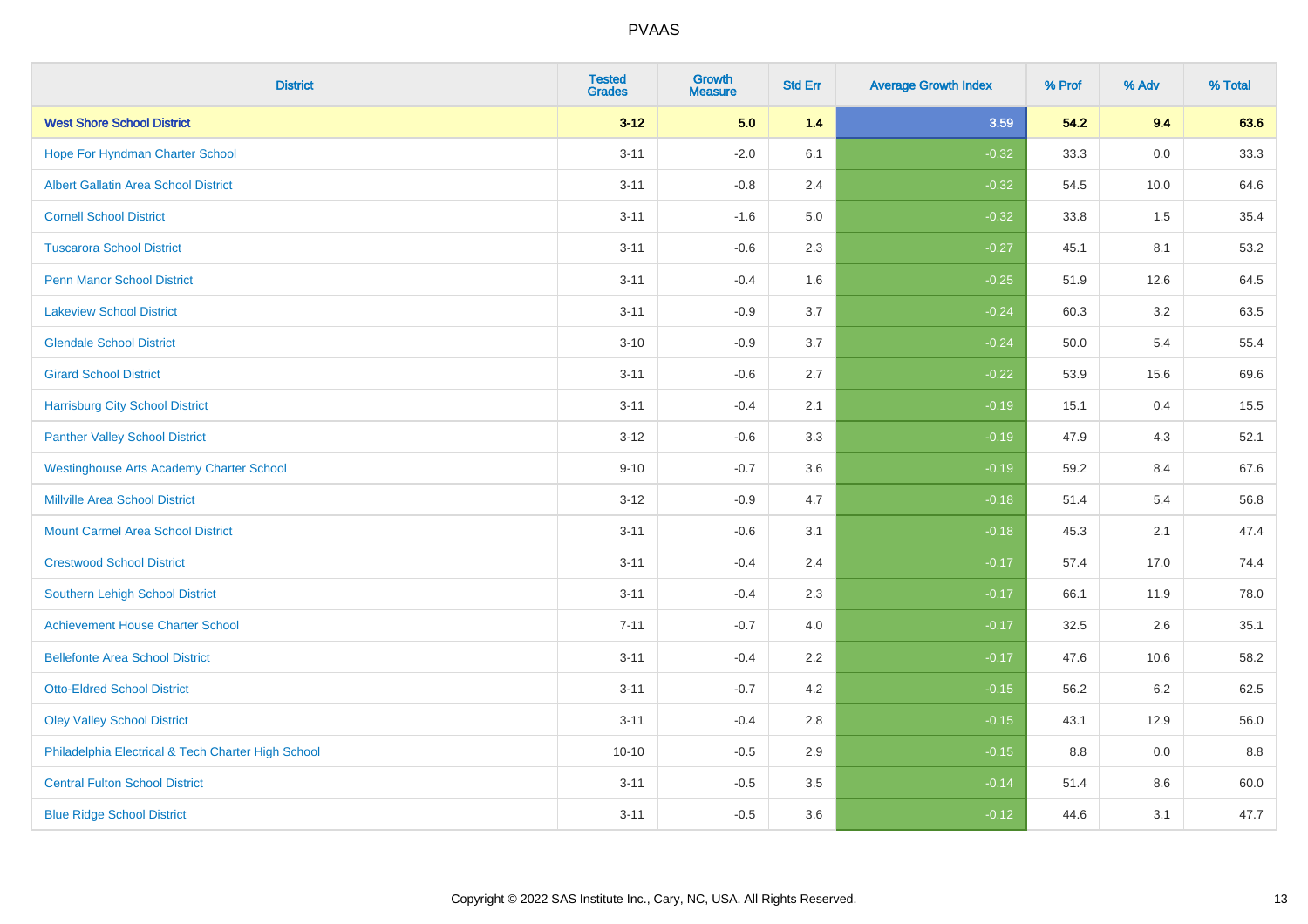| <b>District</b>                          | <b>Tested</b><br><b>Grades</b> | <b>Growth</b><br><b>Measure</b> | <b>Std Err</b> | <b>Average Growth Index</b> | % Prof | % Adv   | % Total |
|------------------------------------------|--------------------------------|---------------------------------|----------------|-----------------------------|--------|---------|---------|
| <b>West Shore School District</b>        | $3 - 12$                       | 5.0                             | 1.4            | 3.59                        | 54.2   | 9.4     | 63.6    |
| New Kensington-Arnold School District    | $3 - 11$                       | $-0.4$                          | 3.8            | $-0.10$                     | 40.7   | 3.7     | 44.4    |
| <b>Chester-Upland School District</b>    | $3 - 11$                       | $-0.3$                          | 2.7            | $-0.09$                     | 13.8   | $0.8\,$ | 14.6    |
| <b>Warren County School District</b>     | $3 - 11$                       | $-0.1$                          | 1.8            | $-0.06$                     | 37.2   | 5.3     | 42.6    |
| <b>Mercer Area School District</b>       | $3 - 11$                       | $-0.2$                          | 3.3            | $-0.06$                     | 56.0   | 8.0     | 64.0    |
| <b>Avella Area School District</b>       | $3 - 12$                       | $-0.3$                          | 4.7            | $-0.05$                     | 49.3   | 14.5    | 63.8    |
| <b>Kutztown Area School District</b>     | $3 - 12$                       | $-0.2$                          | 3.2            | $-0.05$                     | 55.4   | 13.3    | 68.7    |
| <b>Susquenita School District</b>        | $3 - 11$                       | $-0.1$                          | 2.8            | $-0.01$                     | 47.7   | 10.1    | 57.8    |
| <b>Penn Cambria School District</b>      | $3 - 11$                       | $-0.0$                          | 2.7            | $-0.01$                     | 61.5   | 7.7     | 69.2    |
| <b>Wilkes-Barre Area School District</b> | $3 - 11$                       | 0.1                             | 3.2            | 0.02                        | 35.5   | 5.4     | 40.9    |
| East Stroudsburg Area School District    | $3 - 11$                       | 0.1                             | 1.6            | 0.05                        | 45.8   | 7.8     | 53.6    |
| <b>West Branch Area School District</b>  | $3 - 11$                       | 0.2                             | 3.8            | 0.05                        | 47.2   | 1.9     | 49.1    |
| <b>Hempfield School District</b>         | $3 - 11$                       | 0.1                             | 1.4            | 0.08                        | 58.2   | $9.9\,$ | 68.2    |
| Insight PA Cyber Charter School          | $3 - 11$                       | 0.7                             | 5.7            | 0.12                        | 50.0   | 4.8     | 54.8    |
| <b>Danville Area School District</b>     | $3 - 11$                       | 0.4                             | 2.6            | 0.15                        | 57.4   | 18.4    | 75.7    |
| <b>Smethport Area School District</b>    | $3 - 12$                       | 0.6                             | 3.9            | 0.15                        | 37.0   | 1.8     | 38.9    |
| Northern Lebanon School District         | $3 - 11$                       | 0.4                             | 2.5            | 0.15                        | 28.0   | 3.0     | 31.0    |
| <b>Brockway Area School District</b>     | $3 - 11$                       | 0.6                             | 3.6            | 0.16                        | 49.2   | 7.7     | 56.9    |
| <b>Reynolds School District</b>          | $3 - 10$                       | 0.5                             | 3.4            | 0.16                        | 52.1   | 7.0     | 59.2    |
| <b>Jersey Shore Area School District</b> | $3 - 11$                       | 0.5                             | 2.6            | 0.21                        | 47.1   | 9.2     | 56.2    |
| <b>Bloomsburg Area School District</b>   | $3 - 10$                       | 0.7                             | 3.0            | 0.23                        | 55.9   | 11.8    | 67.6    |
| <b>Greenville Area School District</b>   | $3 - 11$                       | 0.7                             | 2.9            | 0.26                        | 53.4   | 6.9     | 60.3    |
| <b>Greater Latrobe School District</b>   | $3 - 11$                       | 0.6                             | 1.9            | 0.31                        | 55.5   | 14.1    | 69.5    |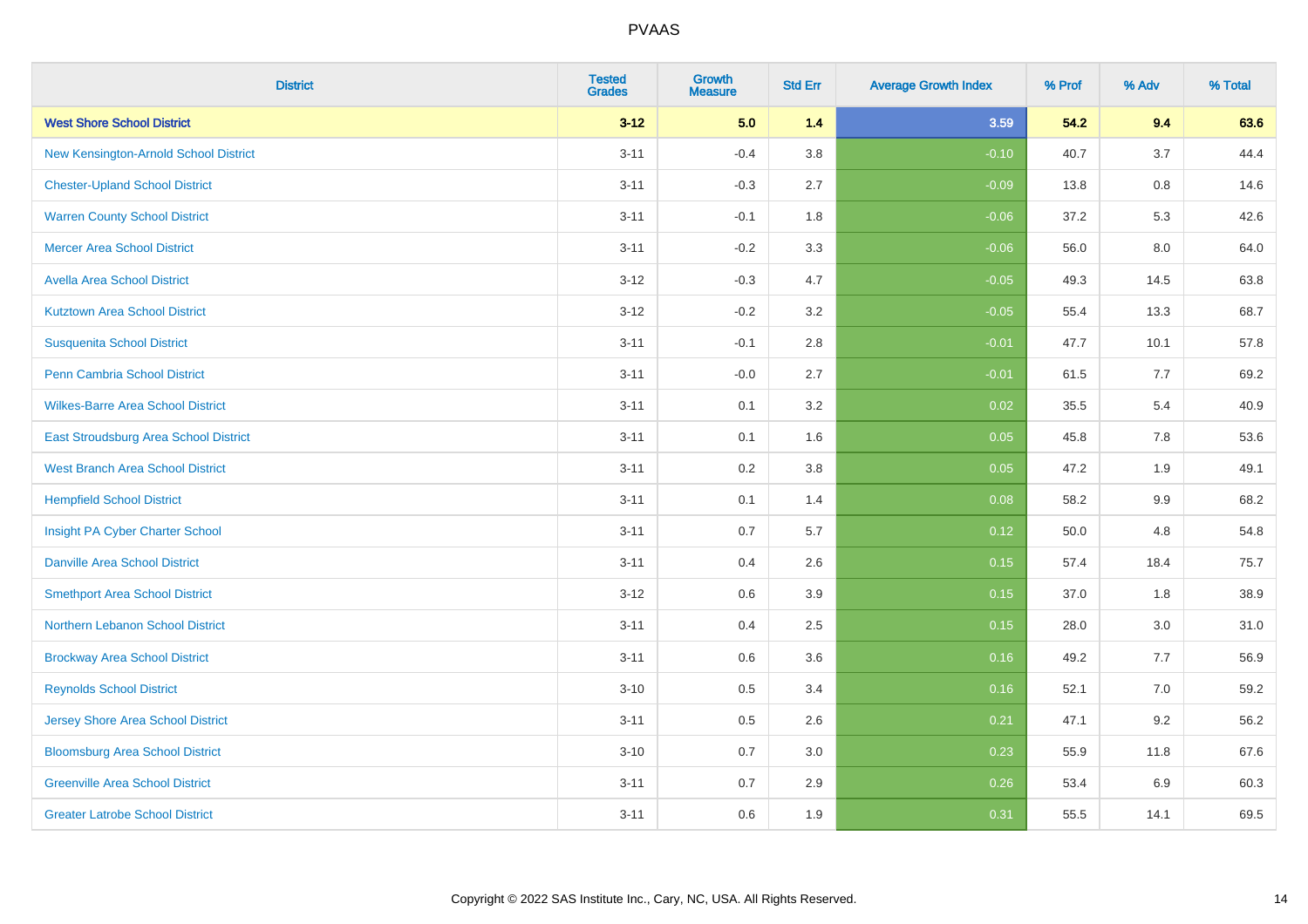| <b>District</b>                                   | <b>Tested</b><br><b>Grades</b> | <b>Growth</b><br><b>Measure</b> | <b>Std Err</b> | <b>Average Growth Index</b> | % Prof | % Adv   | % Total |
|---------------------------------------------------|--------------------------------|---------------------------------|----------------|-----------------------------|--------|---------|---------|
| <b>West Shore School District</b>                 | $3 - 12$                       | 5.0                             | 1.4            | 3.59                        | 54.2   | 9.4     | 63.6    |
| Lehigh Valley Academy Regional Charter School     | $3 - 11$                       | 0.7                             | 2.3            | 0.32                        | 46.3   | $5.0\,$ | 51.4    |
| <b>Lower Dauphin School District</b>              | $3 - 11$                       | 0.6                             | 1.9            | 0.33                        | 49.2   | 12.6    | 61.8    |
| <b>Wyomissing Area School District</b>            | $3 - 12$                       | 0.8                             | 2.6            | 0.33                        | 55.7   | 17.6    | 73.3    |
| <b>Mastery Charter School - Thomas Campus</b>     | $3 - 10$                       | 2.1                             | 6.2            | 0.33                        | 28.6   | 0.0     | 28.6    |
| <b>Wallingford-Swarthmore School District</b>     | $3 - 10$                       | 0.9                             | 2.4            | 0.38                        | 64.4   | 22.7    | 87.1    |
| <b>Gateway School District</b>                    | $3 - 11$                       | 0.8                             | 2.2            | 0.38                        | 52.1   | 13.8    | 65.9    |
| <b>Lakeland School District</b>                   | $3 - 11$                       | 1.1                             | 2.8            | 0.38                        | 48.6   | 3.7     | 52.3    |
| <b>South Eastern School District</b>              | $3 - 11$                       | 0.9                             | 2.4            | 0.39                        | 54.8   | 6.6     | 61.4    |
| <b>Tussey Mountain School District</b>            | $3 - 12$                       | 1.5                             | 3.7            | 0.40                        | 38.6   | 1.8     | 40.4    |
| <b>Newport School District</b>                    | $3 - 12$                       | 1.4                             | 3.5            | 0.41                        | 51.5   | 10.3    | 61.8    |
| <b>Galeton Area School District</b>               | $3 - 11$                       | 2.2                             | 5.3            | 0.42                        | 41.3   | 4.4     | 45.6    |
| <b>Mastery Charter High School-Lenfest Campus</b> | $7 - 11$                       | 2.5                             | 5.7            | 0.43                        | 40.0   | $0.0\,$ | 40.0    |
| <b>Union Area School District</b>                 | $3 - 11$                       | 1.9                             | 4.3            | 0.44                        | 61.5   | 0.0     | 61.5    |
| <b>Roberto Clemente Charter School</b>            | $3 - 12$                       | 2.2                             | 4.9            | $\boxed{0.45}$              | 27.5   | $5.0\,$ | 32.5    |
| <b>Purchase Line School District</b>              | $3 - 12$                       | 1.7                             | 3.5            | 0.47                        | 43.1   | 5.4     | 48.5    |
| <b>Upper Adams School District</b>                | $3 - 11$                       | 1.3                             | 2.9            | 0.47                        | 55.2   | 8.6     | 63.8    |
| <b>Hanover Area School District</b>               | $3 - 11$                       | 2.2                             | 4.6            | 0.48                        | 42.9   | 5.7     | 48.6    |
| <b>Radnor Township School District</b>            | $3 - 12$                       | 1.0                             | 2.1            | 0.50                        | 65.0   | 23.2    | 88.2    |
| <b>Union School District</b>                      | $3 - 12$                       | 2.3                             | 4.2            | 0.54                        | 32.6   | 7.0     | 39.5    |
| <b>Schuylkill Valley School District</b>          | $3 - 11$                       | 1.4                             | 2.5            | 0.56                        | 55.1   | 10.2    | 65.3    |
| <b>Forbes Road School District</b>                | $3 - 11$                       | 2.8                             | 5.1            | 0.56                        | 41.4   | 10.3    | 51.7    |
| <b>Commodore Perry School District</b>            | $3 - 11$                       | 3.2                             | 5.5            | 0.58                        | 58.3   | 0.0     | 58.3    |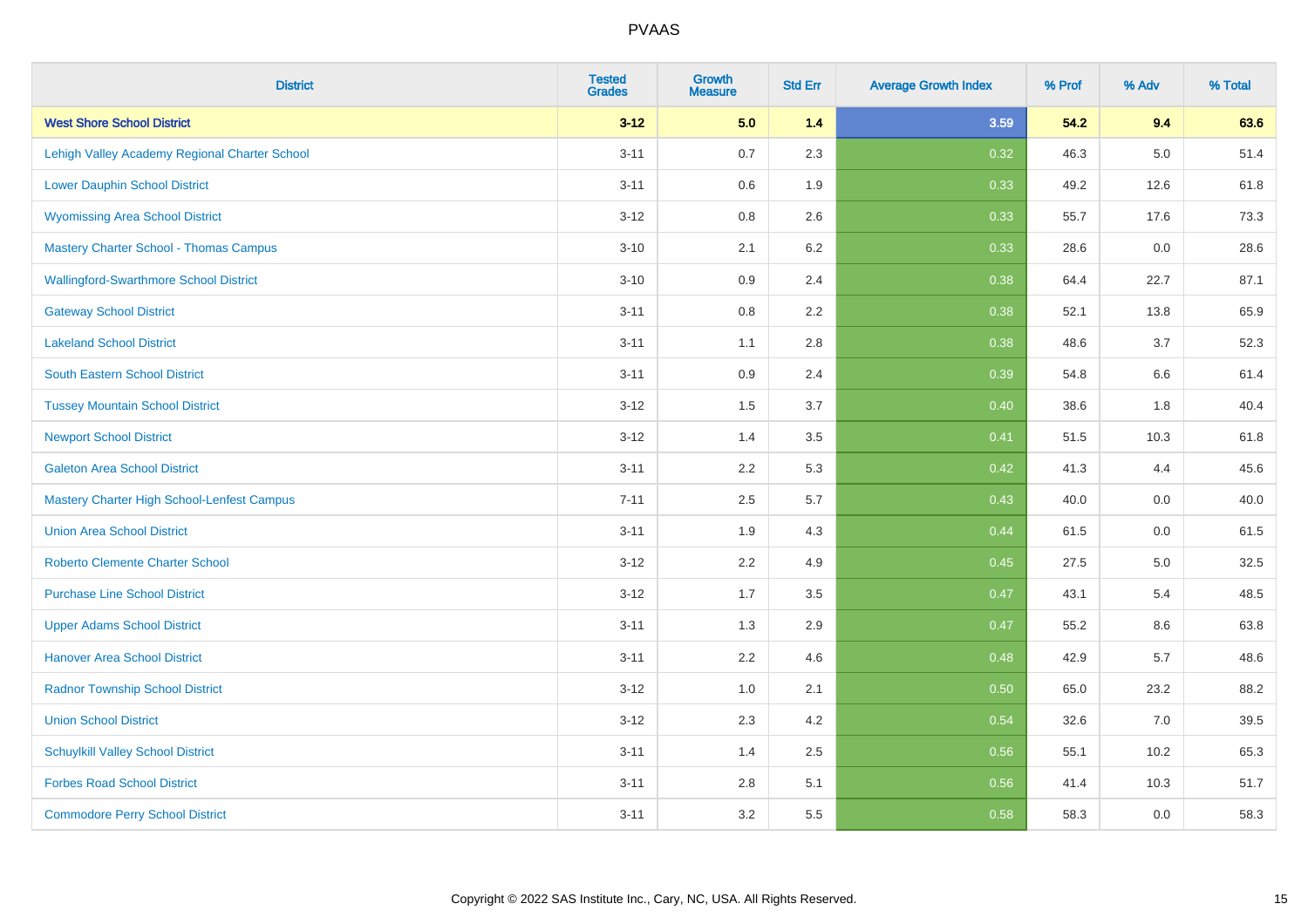| <b>District</b>                                | <b>Tested</b><br><b>Grades</b> | <b>Growth</b><br><b>Measure</b> | <b>Std Err</b> | <b>Average Growth Index</b> | % Prof | % Adv   | % Total |
|------------------------------------------------|--------------------------------|---------------------------------|----------------|-----------------------------|--------|---------|---------|
| <b>West Shore School District</b>              | $3 - 12$                       | 5.0                             | 1.4            | 3.59                        | 54.2   | 9.4     | 63.6    |
| <b>Laurel School District</b>                  | $3 - 11$                       | 1.8                             | 3.1            | 0.59                        | 70.1   | $2.3\,$ | 72.4    |
| <b>United School District</b>                  | $3 - 11$                       | 2.1                             | 3.4            | 0.63                        | 60.3   | 6.6     | 66.9    |
| <b>Athens Area School District</b>             | $3 - 11$                       | 1.6                             | 2.5            | 0.64                        | 46.9   | 7.6     | 54.5    |
| <b>Harmony Area School District</b>            | $3 - 10$                       | 4.5                             | 6.3            | 0.72                        | 33.3   | 13.3    | 46.7    |
| <b>Southeastern Greene School District</b>     | $3 - 10$                       | 3.3                             | 4.6            | 0.72                        | 57.6   | 6.1     | 63.6    |
| Urban Pathways 6-12 Charter School             | $6 - 11$                       | 4.8                             | 6.4            | 0.75                        | 28.6   | 0.0     | 28.6    |
| <b>Camp Hill School District</b>               | $3 - 12$                       | 2.3                             | 3.0            | 0.78                        | 53.6   | 17.5    | 71.1    |
| <b>Marple Newtown School District</b>          | $3 - 11$                       | 2.0                             | 2.4            | 0.81                        | 57.6   | 12.8    | 70.4    |
| <b>Mcguffey School District</b>                | $3 - 11$                       | 2.1                             | 2.6            | 0.81                        | 57.7   | 3.1     | 60.8    |
| North Clarion County School District           | $3 - 12$                       | 3.7                             | 4.3            | 0.85                        | 67.5   | 15.0    | 82.5    |
| <b>West Jefferson Hills School District</b>    | $3 - 11$                       | 1.8                             | 2.1            | 0.88                        | 55.7   | 20.8    | 76.4    |
| South Fayette Township School District         | $3 - 11$                       | 1.7                             | 2.0            | 0.88                        | 61.0   | 26.5    | 87.6    |
| <b>Bedford Area School District</b>            | $3 - 11$                       | 2.5                             | 2.6            | 0.93                        | 48.5   | 10.0    | 58.5    |
| Northwestern Lehigh School District            | $3 - 11$                       | 2.2                             | 2.3            | 0.93                        | 53.3   | 9.7     | 63.0    |
| <b>Keystone School District</b>                | $3 - 11$                       | 3.1                             | 3.3            | 0.94                        | 50.6   | 6.5     | 57.1    |
| <b>Baldwin-Whitehall School District</b>       | $3 - 11$                       | 1.8                             | 1.9            | 0.94                        | 58.6   | 8.6     | 67.1    |
| <b>Clairton City School District</b>           | $3 - 11$                       | 3.5                             | 3.7            | 0.95                        | 13.4   | 0.0     | 13.4    |
| <b>Lower Moreland Township School District</b> | $3 - 11$                       | 2.0                             | 2.2            | 0.95                        | 62.8   | 17.0    | 79.8    |
| <b>Berlin Brothersvalley School District</b>   | $3 - 11$                       | 4.0                             | 4.2            | 0.96                        | 48.8   | 14.0    | 62.8    |
| <b>Hopewell Area School District</b>           | $3 - 11$                       | 2.6                             | 2.7            | 0.97                        | 58.4   | 4.0     | 62.4    |
| <b>Bensalem Township School District</b>       | $3 - 11$                       | 1.6                             | 1.6            | 0.98                        | 38.8   | 8.3     | 47.1    |
| Lehigh Career & Technical Institute            | $10 - 12$                      | 5.6                             | 5.6            | 0.99                        | 78.3   | 0.0     | 78.3    |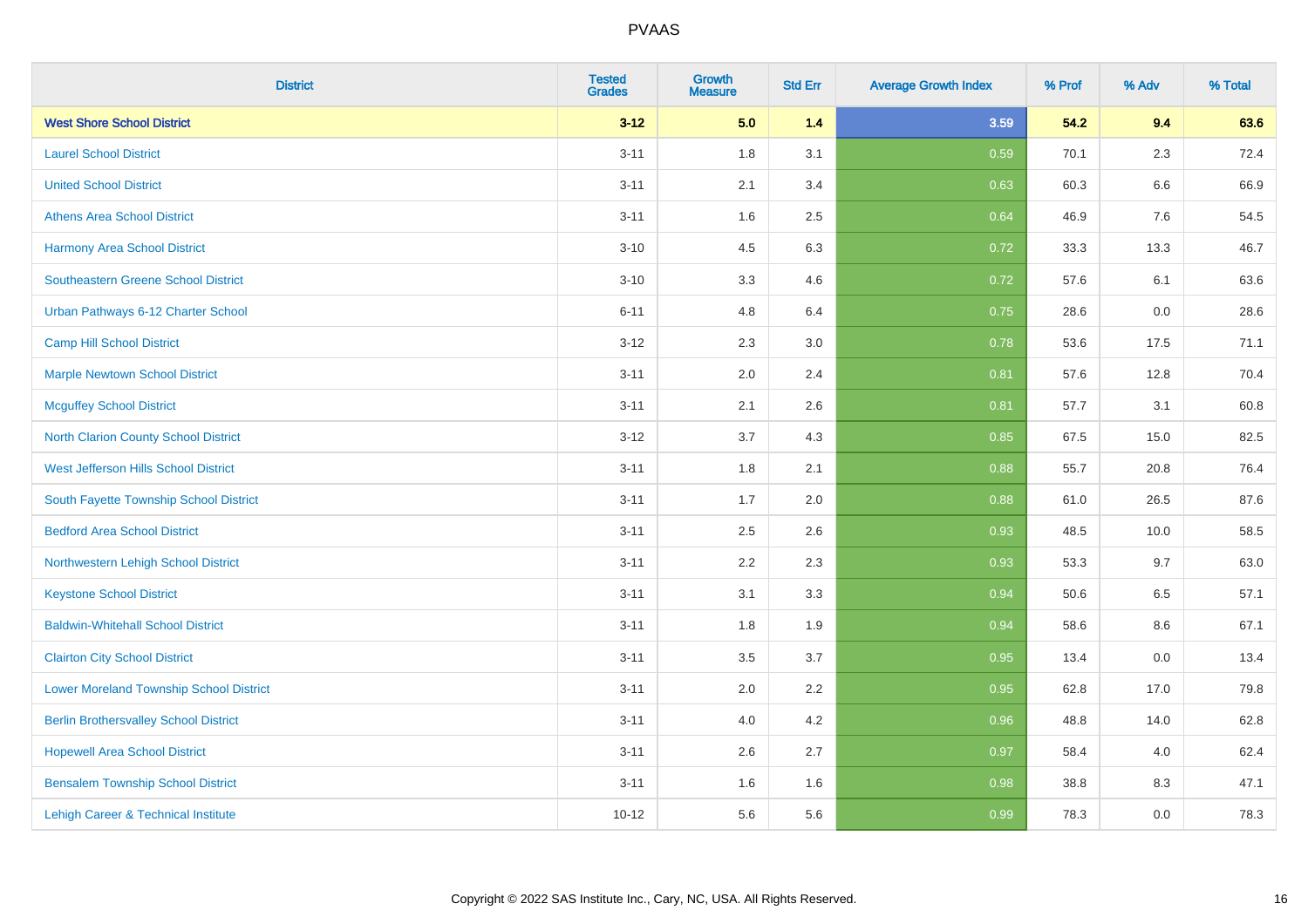| <b>District</b>                                | <b>Tested</b><br><b>Grades</b> | <b>Growth</b><br><b>Measure</b> | <b>Std Err</b> | <b>Average Growth Index</b> | % Prof | % Adv | % Total |
|------------------------------------------------|--------------------------------|---------------------------------|----------------|-----------------------------|--------|-------|---------|
| <b>West Shore School District</b>              | $3 - 12$                       | 5.0                             | $1.4$          | 3.59                        | 54.2   | 9.4   | 63.6    |
| <b>Mastery Charter School - Pickett Campus</b> | $6 - 10$                       | 5.6                             | 5.7            | 1.00                        | 27.8   | 0.0   | 27.8    |
| <b>Tunkhannock Area School District</b>        | $3 - 11$                       | 2.3                             | 2.2            | 1.01                        | 44.9   | 9.6   | 54.6    |
| <b>Manheim Central School District</b>         | $3 - 11$                       | 2.1                             | 2.1            | 1.01                        | 53.2   | 11.6  | 64.8    |
| <b>Franklin Regional School District</b>       | $3 - 11$                       | 2.0                             | 1.9            | 1.02                        | 66.7   | 15.5  | 82.1    |
| <b>Williamsport Area School District</b>       | $3 - 11$                       | 1.9                             | 1.8            | 1.04                        | 44.1   | 12.8  | 56.9    |
| <b>General Mclane School District</b>          | $3 - 11$                       | 3.1                             | 2.9            | 1.07                        | 62.3   | 4.9   | 67.2    |
| Meyersdale Area School District                | $3 - 11$                       | 4.2                             | 4.0            | 1.07                        | 43.1   | 6.9   | 50.0    |
| Leechburg Area School District                 | $3 - 11$                       | 4.4                             | 4.0            | 1.09                        | 47.8   | 19.6  | 67.4    |
| Morrisville Borough School District            | $3 - 11$                       | 4.8                             | 4.3            | 1.10                        | 30.2   | 2.3   | 32.6    |
| <b>Tidioute Community Charter School</b>       | $3 - 11$                       | 5.7                             | 5.1            | 1.11                        | 34.4   | 21.9  | 56.2    |
| Esperanza Cyber Charter School                 | $3 - 11$                       | 7.1                             | 6.1            | 1.16                        | 9.1    | 0.0   | 9.1     |
| <b>Central Cambria School District</b>         | $3 - 11$                       | 3.0                             | 2.5            | 1.17                        | 56.2   | 9.7   | 66.0    |
| <b>Shanksville-Stonycreek School District</b>  | $3 - 10$                       | 7.0                             | 5.9            | 1.20                        | 64.7   | 17.6  | 82.4    |
| <b>Port Allegany School District</b>           | $3 - 11$                       | 4.4                             | 3.6            | 1.21                        | 28.1   | 9.4   | 37.5    |
| <b>Halifax Area School District</b>            | $3 - 11$                       | 4.7                             | 3.9            | 1.22                        | 61.5   | 9.6   | 71.2    |
| <b>Woodland Hills School District</b>          | $3 - 12$                       | 3.2                             | 2.6            | 1.22                        | 31.4   | 3.6   | 35.0    |
| <b>Line Mountain School District</b>           | $3 - 11$                       | 4.1                             | 3.2            | 1.27                        | 52.9   | 9.2   | 62.1    |
| <b>Donegal School District</b>                 | $3 - 12$                       | 3.1                             | 2.4            | 1.29                        | 60.6   | 9.1   | 69.7    |
| <b>Fairview School District</b>                | $3 - 11$                       | 3.4                             | 2.6            | 1.32                        | 57.2   | 17.6  | 74.8    |
| <b>Spring Cove School District</b>             | $3 - 11$                       | 3.4                             | 2.5            | 1.33                        | 47.8   | 12.7  | 60.4    |
| <b>Ligonier Valley School District</b>         | $3 - 11$                       | 4.2                             | 3.1            | 1.34                        | 59.1   | 10.3  | 69.5    |
| Mastery Charter School - Shoemaker Campus      | $7 - 10$                       | 4.1                             | 3.0            | 1.34                        | 20.9   | 3.3   | 24.2    |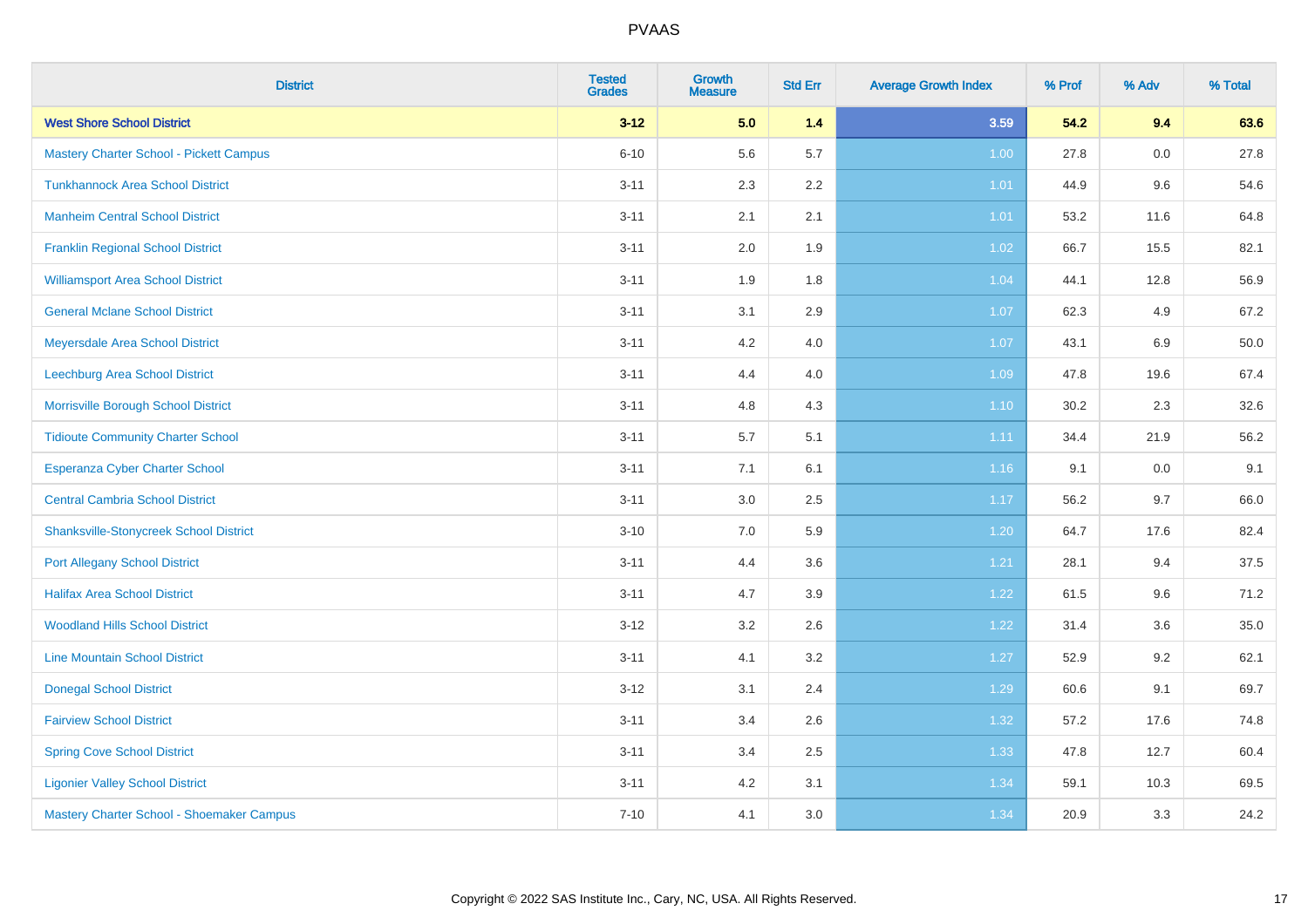| <b>District</b>                                    | <b>Tested</b><br><b>Grades</b> | <b>Growth</b><br><b>Measure</b> | <b>Std Err</b> | <b>Average Growth Index</b> | % Prof | % Adv | % Total |
|----------------------------------------------------|--------------------------------|---------------------------------|----------------|-----------------------------|--------|-------|---------|
| <b>West Shore School District</b>                  | $3 - 12$                       | 5.0                             | 1.4            | 3.59                        | 54.2   | 9.4   | 63.6    |
| <b>Pottsgrove School District</b>                  | $3 - 11$                       | 2.8                             | 2.0            | 1.35                        | 44.0   | 10.0  | 53.9    |
| <b>MaST Community Charter School II</b>            | $3 - 10$                       | 4.4                             | 3.2            | 1.37                        | 28.4   | 3.4   | 31.8    |
| <b>West York Area School District</b>              | $3 - 12$                       | 3.2                             | 2.3            | 1.38                        | 53.8   | 4.4   | 58.2    |
| Capital Area School for the Arts Charter School    | $9 - 11$                       | 5.8                             | 4.1            | 1.39                        | 59.3   | 18.6  | 78.0    |
| <b>KIPP Dubois Charter School</b>                  | $9 - 10$                       | 4.7                             | 3.3            | 1.40                        | 31.0   | 1.4   | 32.4    |
| <b>Lincoln Park Performing Arts Charter School</b> | $7 - 11$                       | 3.6                             | 2.5            | 1.42                        | 59.6   | 14.7  | 74.3    |
| <b>Methacton School District</b>                   | $3 - 11$                       | 2.5                             | 1.7            | 1.43                        | 62.5   | 16.4  | 79.0    |
| <b>Towanda Area School District</b>                | $3 - 11$                       | 4.0                             | 2.8            | 1.44                        | 39.4   | 6.6   | 46.0    |
| <b>Punxsutawney Area School District</b>           | $3 - 11$                       | 4.2                             | 2.9            | 1.45                        | 55.0   | 5.5   | 60.6    |
| <b>Everett Area School District</b>                | $3 - 11$                       | 5.0                             | 3.4            | 1.47                        | 60.5   | 1.3   | 61.8    |
| <b>New Brighton Area School District</b>           | $3 - 11$                       | 4.6                             | 3.1            | 1.47                        | 60.9   | 5.8   | 66.7    |
| <b>Loyalsock Township School District</b>          | $3 - 12$                       | 4.2                             | 2.8            | 1.47                        | 54.3   | 2.1   | 56.4    |
| <b>Burrell School District</b>                     | $3 - 11$                       | 4.5                             | 3.1            | 1.48                        | 58.5   | 13.8  | 72.3    |
| <b>Warrior Run School District</b>                 | $3 - 11$                       | 4.6                             | 3.0            | 1.51                        | 40.9   | 8.1   | 49.0    |
| <b>Armstrong School District</b>                   | $3 - 11$                       | 2.6                             | 1.7            | 1.53                        | 51.5   | 6.1   | 57.6    |
| <b>South Butler County School District</b>         | $3 - 10$                       | 3.9                             | 2.5            | 1.54                        | 53.1   | 16.6  | 69.7    |
| <b>Pleasant Valley School District</b>             | $3 - 11$                       | 3.1                             | 2.0            | 1.57                        | 57.2   | 5.5   | 62.8    |
| <b>Hermitage School District</b>                   | $3 - 12$                       | 3.8                             | 2.4            | 1.60                        | 57.5   | 9.3   | 66.8    |
| Esperanza Academy Charter School                   | $4 - 11$                       | 4.0                             | 2.5            | 1.61                        | 32.4   | 0.7   | 33.1    |
| <b>Millersburg Area School District</b>            | $3 - 11$                       | 6.2                             | 3.8            | 1.63                        | 51.8   | 7.4   | 59.3    |
| <b>Conrad Weiser Area School District</b>          | $3 - 11$                       | 3.6                             | 2.2            | 1.63                        | 52.1   | 2.1   | 54.2    |
| Allegheny-Clarion Valley School District           | $3 - 10$                       | 7.8                             | 4.7            | 1.65                        | 53.3   | 3.3   | 56.7    |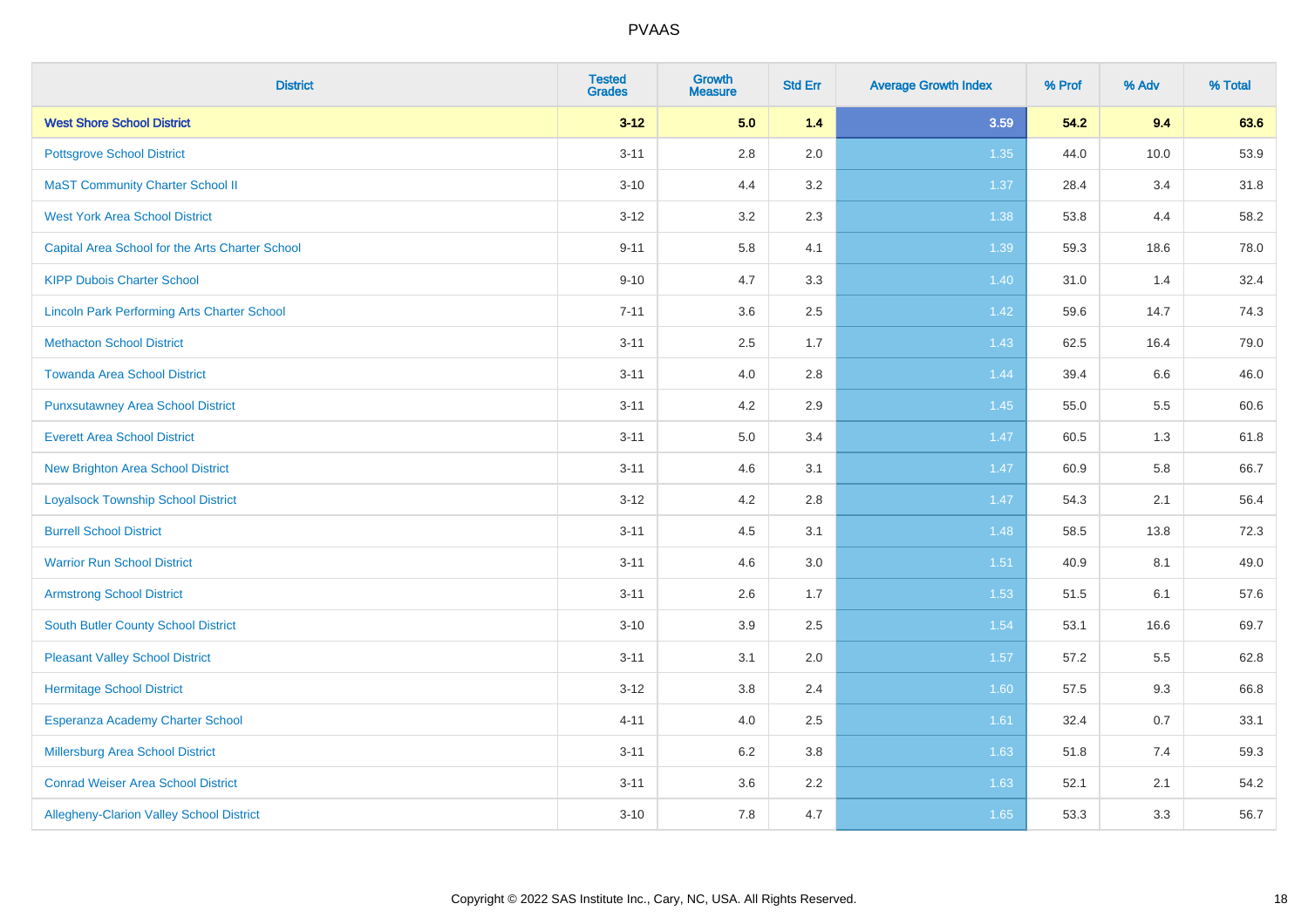| <b>District</b>                             | <b>Tested</b><br><b>Grades</b> | <b>Growth</b><br><b>Measure</b> | <b>Std Err</b> | <b>Average Growth Index</b> | % Prof | % Adv   | % Total |
|---------------------------------------------|--------------------------------|---------------------------------|----------------|-----------------------------|--------|---------|---------|
| <b>West Shore School District</b>           | $3 - 12$                       | 5.0                             | 1.4            | 3.59                        | 54.2   | 9.4     | 63.6    |
| <b>Central Bucks School District</b>        | $3 - 11$                       | 1.6                             | 0.9            | 1.66                        | 63.0   | 16.8    | 79.8    |
| <b>Oswayo Valley School District</b>        | $3-12$                         | 8.5                             | 5.0            | 1.68                        | 50.0   | 16.7    | 66.7    |
| <b>Reach Cyber Charter School</b>           | $3 - 11$                       | 8.1                             | 4.7            | 1.72                        | 42.4   | 4.6     | 47.0    |
| <b>Northgate School District</b>            | $3 - 11$                       | 6.3                             | 3.6            | 1.73                        | 53.3   | 16.7    | 70.0    |
| <b>Bentworth School District</b>            | $3 - 11$                       | 5.7                             | 3.2            | 1.75                        | 44.2   | 19.5    | 63.6    |
| <b>Salisbury Township School District</b>   | $3 - 11$                       | 6.3                             | 3.6            | 1.77                        | 46.2   | 6.6     | 52.8    |
| <b>York Academy Regional Charter School</b> | $3 - 11$                       | 9.0                             | 5.0            | 1.79                        | 55.2   | 0.0     | 55.2    |
| <b>Sto-Rox School District</b>              | $3 - 10$                       | 6.6                             | 3.7            | 1.80                        | 13.4   | $0.0\,$ | 13.4    |
| <b>Laurel Highlands School District</b>     | $3 - 11$                       | 4.3                             | 2.4            | 1.81                        | 44.9   | 9.6     | 54.5    |
| <b>Hanover Public School District</b>       | $3 - 11$                       | 5.2                             | 2.8            | 1.83                        | 52.2   | 14.4    | 66.7    |
| <b>Blacklick Valley School District</b>     | $3 - 11$                       | 8.0                             | 4.3            | 1.85                        | 34.1   | 0.0     | 34.1    |
| <b>Monessen City School District</b>        | $3 - 10$                       | 8.3                             | 4.5            | 1.85                        | 42.9   | 2.9     | 45.7    |
| <b>Uniontown Area School District</b>       | $3 - 11$                       | 6.0                             | 3.2            | 1.87                        | 62.4   | 5.9     | 68.2    |
| <b>Sharon City School District</b>          | $3 - 11$                       | 4.9                             | 2.6            | 1.87                        | 48.2   | 5.3     | 53.4    |
| <b>Steel Valley School District</b>         | $3 - 11$                       | 6.5                             | 3.4            | 1.89                        | 50.7   | 5.6     | 56.3    |
| <b>Western Wayne School District</b>        | $3 - 11$                       | 5.6                             | 2.9            | 1.93                        | 41.3   | 17.4    | 58.7    |
| <b>Pottsville Area School District</b>      | $3-12$                         | 4.4                             | 2.3            | 1.94                        | 44.8   | 5.4     | 50.2    |
| <b>Beaver Area School District</b>          | $3 - 10$                       | 4.7                             | 2.4            | 1.94                        | 57.4   | 16.8    | 74.2    |
| <b>West Allegheny School District</b>       | $3-12$                         | 4.0                             | 2.1            | 1.96                        | 63.1   | 15.7    | 78.8    |
| <b>Central Valley School District</b>       | $3 - 10$                       | 4.8                             | 2.4            | 1.98                        | 56.9   | 9.0     | 65.9    |
| Altoona Area School District                | $3 - 12$                       | 3.3                             | 1.6            | 1.99                        | 47.7   | 8.2     | 55.9    |
| <b>Blackhawk School District</b>            | $3 - 11$                       | 4.7                             | 2.3            | 2.01                        | 55.8   | 8.8     | 64.6    |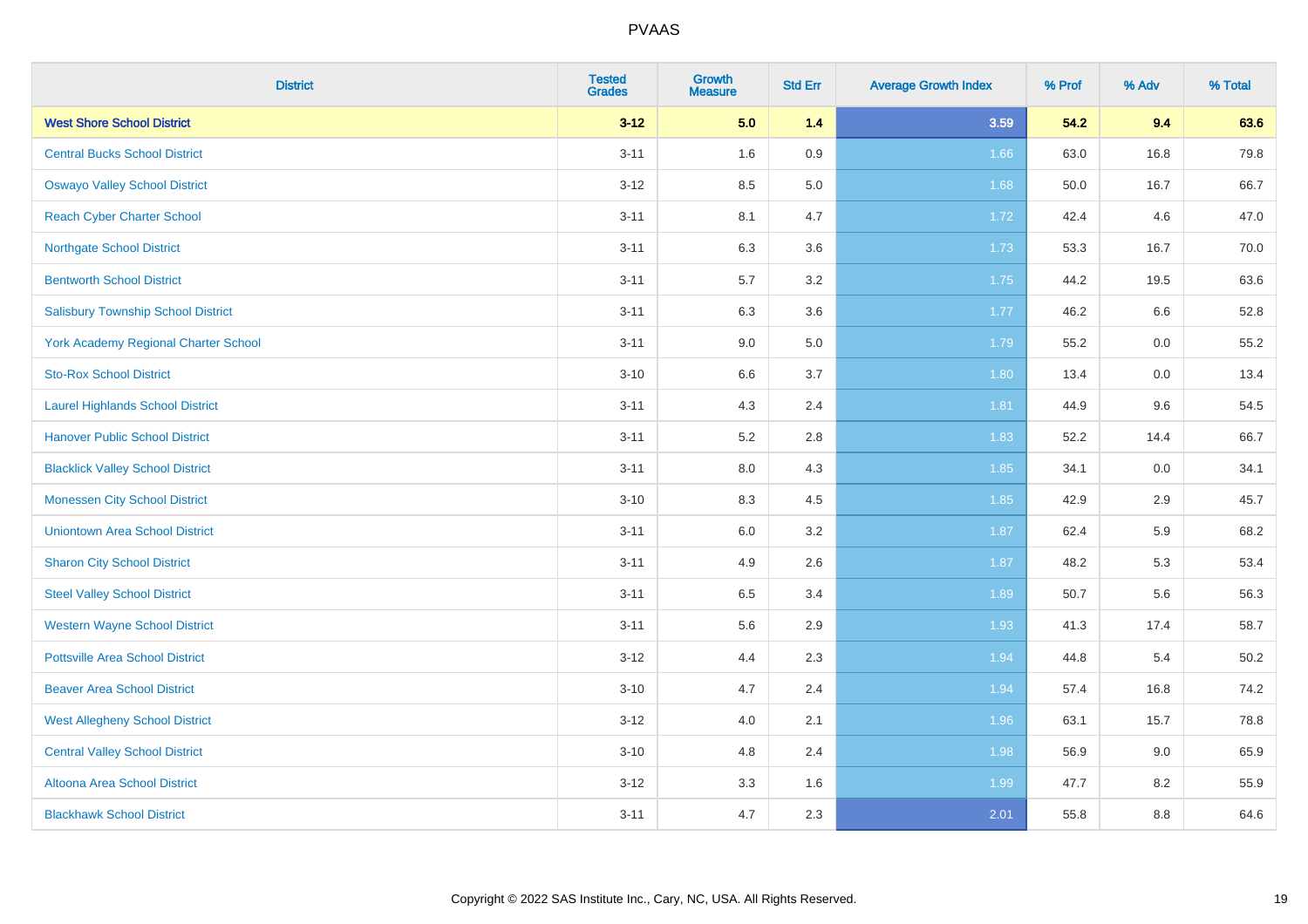| <b>District</b>                                        | <b>Tested</b><br><b>Grades</b> | <b>Growth</b><br><b>Measure</b> | <b>Std Err</b> | <b>Average Growth Index</b> | % Prof | % Adv | % Total |
|--------------------------------------------------------|--------------------------------|---------------------------------|----------------|-----------------------------|--------|-------|---------|
| <b>West Shore School District</b>                      | $3 - 12$                       | 5.0                             | 1.4            | 3.59                        | 54.2   | 9.4   | 63.6    |
| <b>Chester Charter Scholars Academy Charter School</b> | $3 - 12$                       | 8.4                             | 4.1            | 2.03                        | 23.4   | 0.0   | 23.4    |
| Dr Robert Ketterer Charter School Inc                  | $6 - 12$                       | 10.1                            | 5.0            | 2.04                        | 14.9   | 0.4   | 15.3    |
| <b>Millcreek Township School District</b>              | $3 - 11$                       | 3.1                             | 1.5            | 2.06                        | 55.6   | 14.2  | 69.7    |
| <b>Coudersport Area School District</b>                | $3 - 11$                       | 7.7                             | 3.7            | 2.06                        | 55.7   | 8.2   | 63.9    |
| <b>Keystone Oaks School District</b>                   | $3 - 11$                       | 5.5                             | 2.6            | 2.07                        | 53.2   | 12.1  | 65.4    |
| South Western School District                          | $3 - 12$                       | 3.9                             | 1.9            | 2.08                        | 60.2   | 8.1   | 68.3    |
| <b>Grove City Area School District</b>                 | $3 - 12$                       | 5.1                             | 2.4            | 2.09                        | 36.4   | 16.5  | 52.8    |
| <b>Eastern Lancaster County School District</b>        | $3 - 12$                       | 4.5                             | 2.2            | 2.09                        | 46.3   | 11.4  | 57.6    |
| <b>Muhlenberg School District</b>                      | $3 - 10$                       | 4.0                             | 1.9            | 2.10                        | 34.2   | 2.6   | 36.8    |
| Community Academy Of Philadelphia Charter School       | $3 - 11$                       | 5.8                             | 2.7            | 2.12                        | 26.7   | 0.9   | 27.6    |
| Pennsylvania Leadership Charter School                 | $3 - 11$                       | 4.6                             | 2.2            | 2.13                        | 55.4   | 11.2  | 66.7    |
| <b>Allegheny Valley School District</b>                | $3 - 11$                       | 8.5                             | 3.9            | 2.17                        | 53.1   | 12.2  | 65.3    |
| <b>Carlynton School District</b>                       | $3 - 11$                       | 7.3                             | 3.3            | 2.22                        | 41.0   | 10.5  | 51.6    |
| Pennsylvania Distance Learning Charter School          | $3 - 12$                       | 9.3                             | 4.2            | 2.22                        | 42.2   | 3.1   | 45.3    |
| Lincoln Leadership Academy Charter School              | $3 - 12$                       | 14.2                            | 6.4            | 2.22                        | 23.5   | 0.0   | 23.5    |
| <b>Carbondale Area School District</b>                 | $3 - 10$                       | 7.4                             | 3.3            | 2.25                        | 56.6   | 2.6   | 59.2    |
| <b>Agora Cyber Charter School</b>                      | $3 - 11$                       | 5.8                             | 2.6            | 2.28                        | 42.8   | 6.6   | 49.4    |
| <b>Wilson Area School District</b>                     | $3 - 11$                       | 6.0                             | 2.6            | 2.30                        | 48.7   | 8.5   | 57.2    |
| <b>Brookville Area School District</b>                 | $3 - 11$                       | 6.9                             | 3.0            | 2.30                        | 55.2   | 15.6  | 70.8    |
| <b>Richland School District</b>                        | $3 - 11$                       | 6.7                             | 2.9            | 2.33                        | 62.2   | 19.2  | 81.4    |
| <b>Collegium Charter School</b>                        | $3 - 10$                       | 5.9                             | 2.5            | 2.33                        | 38.1   | 7.9   | 46.0    |
| <b>Governor Mifflin School District</b>                | $3 - 11$                       | 4.1                             | 1.8            | 2.33                        | 42.5   | 7.2   | 49.7    |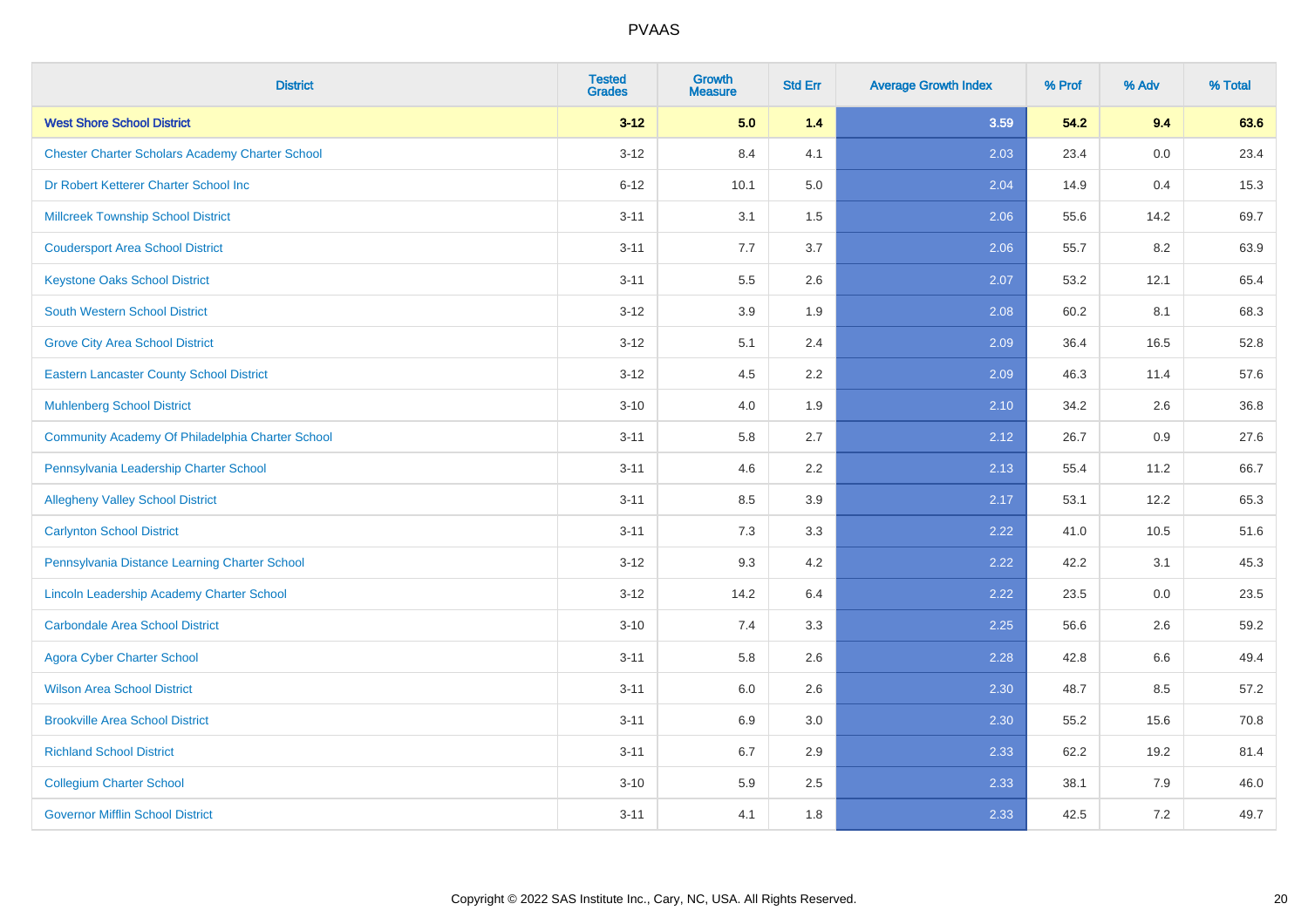| <b>District</b>                             | <b>Tested</b><br><b>Grades</b> | <b>Growth</b><br><b>Measure</b> | <b>Std Err</b> | <b>Average Growth Index</b> | % Prof | % Adv | % Total |
|---------------------------------------------|--------------------------------|---------------------------------|----------------|-----------------------------|--------|-------|---------|
| <b>West Shore School District</b>           | $3 - 12$                       | 5.0                             | 1.4            | 3.59                        | 54.2   | 9.4   | 63.6    |
| <b>Franklin Area School District</b>        | $3 - 11$                       | 6.6                             | 2.8            | 2.34                        | 48.2   | 4.5   | 52.7    |
| <b>Hampton Township School District</b>     | $3 - 11$                       | 5.1                             | 2.2            | 2.35                        | 54.0   | 28.2  | 82.2    |
| <b>New Foundations Charter School</b>       | $3 - 11$                       | 5.4                             | 2.2            | 2.41                        | 47.2   | 2.5   | 49.8    |
| People For People Charter School            | $3 - 12$                       | 13.3                            | 5.5            | 2.43                        | 13.5   | 0.0   | 13.5    |
| <b>Wattsburg Area School District</b>       | $3 - 11$                       | 6.5                             | 2.7            | 2.43                        | 42.7   | 7.6   | 50.3    |
| <b>Belle Vernon Area School District</b>    | $3 - 11$                       | 6.5                             | 2.6            | 2.44                        | 55.6   | 11.1  | 66.7    |
| <b>Belmont Charter School</b>               | $3 - 10$                       | 16.0                            | 6.5            | 2.45                        | 64.3   | 0.0   | 64.3    |
| <b>Bethlehem-Center School District</b>     | $3 - 10$                       | 8.1                             | 3.3            | 2.46                        | 35.1   | 1.4   | 36.5    |
| <b>Wilmington Area School District</b>      | $3 - 11$                       | 7.5                             | 3.0            | 2.48                        | 55.1   | 5.1   | 60.2    |
| <b>Shenandoah Valley School District</b>    | $3 - 11$                       | 9.7                             | 3.9            | 2.49                        | 28.3   | 5.0   | 33.3    |
| 21st Century Cyber Charter School           | $6 - 12$                       | 5.7                             | 2.3            | 2.50                        | 56.7   | 8.3   | 65.0    |
| Northampton Area School District            | $3 - 11$                       | 4.0                             | 1.6            | 2.51                        | 52.3   | 10.8  | 63.1    |
| <b>Clarion Area School District</b>         | $3 - 11$                       | 10.3                            | 4.1            | 2.51                        | 45.4   | 14.6  | 60.0    |
| Renaissance Academy Charter School          | $3 - 11$                       | 8.3                             | 3.3            | 2.54                        | 45.6   | 22.8  | 68.4    |
| New Hope-Solebury School District           | $3 - 11$                       | $7.5\,$                         | 2.9            | 2.57                        | 68.2   | 22.7  | 90.9    |
| <b>Penncrest School District</b>            | $3 - 11$                       | 5.7                             | 2.2            | 2.57                        | 47.2   | 7.1   | 54.3    |
| <b>Kennett Consolidated School District</b> | $3 - 11$                       | 4.8                             | 1.8            | 2.61                        | 52.5   | 10.7  | 63.2    |
| <b>Wyalusing Area School District</b>       | $3 - 12$                       | $8.8\,$                         | 3.3            | 2.68                        | 54.6   | 11.7  | 66.2    |
| <b>Spring Grove Area School District</b>    | $3 - 11$                       | 5.6                             | 2.1            | 2.68                        | 55.1   | 15.0  | 70.1    |
| <b>Multicultural Academy Charter School</b> | $9 - 11$                       | 9.5                             | 3.5            | 2.69                        | 22.0   | 0.0   | 22.0    |
| <b>Homer-Center School District</b>         | $3 - 11$                       | 9.7                             | 3.6            | 2.70                        | 45.1   | 17.2  | 62.3    |
| <b>Mars Area School District</b>            | $3 - 10$                       | 5.7                             | 2.1            | 2.75                        | 57.9   | 18.2  | 76.1    |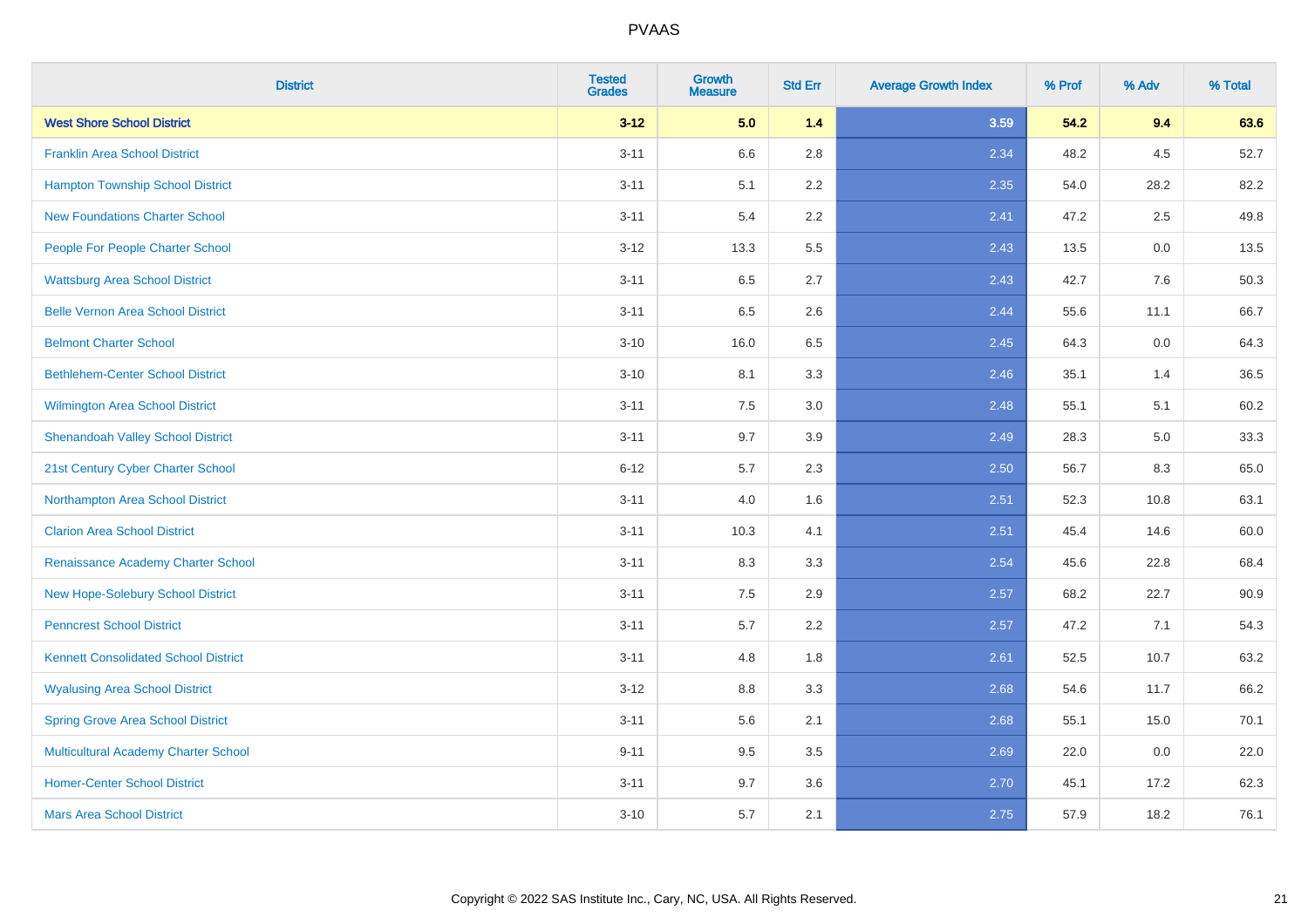| <b>District</b>                                | <b>Tested</b><br><b>Grades</b> | <b>Growth</b><br><b>Measure</b> | <b>Std Err</b> | <b>Average Growth Index</b> | % Prof | % Adv | % Total |
|------------------------------------------------|--------------------------------|---------------------------------|----------------|-----------------------------|--------|-------|---------|
| <b>West Shore School District</b>              | $3 - 12$                       | 5.0                             | 1.4            | 3.59                        | 54.2   | 9.4   | 63.6    |
| <b>Warwick School District</b>                 | $3 - 11$                       | 5.2                             | 1.9            | 2.76                        | 46.4   | 17.0  | 63.3    |
| <b>Peters Township School District</b>         | $3 - 11$                       | 5.0                             | 1.8            | 2.76                        | 59.8   | 26.1  | 85.9    |
| Lehigh Valley Charter High School For The Arts | $9 - 10$                       | $7.3$                           | 2.6            | 2.82                        | 62.3   | 18.2  | 80.5    |
| <b>Jenkintown School District</b>              | $3 - 11$                       | 12.5                            | 4.4            | 2.84                        | 54.6   | 29.6  | 84.1    |
| <b>Hempfield Area School District</b>          | $3 - 12$                       | 4.6                             | 1.6            | 2.86                        | 53.5   | 20.1  | 73.6    |
| Daniel Boone Area School District              | $3 - 12$                       | 5.7                             | 2.0            | 2.88                        | 51.0   | 11.5  | 62.6    |
| <b>Stroudsburg Area School District</b>        | $3 - 11$                       | 5.5                             | 1.9            | 2.88                        | 48.1   | 4.2   | 52.3    |
| <b>Hollidaysburg Area School District</b>      | $3 - 11$                       | 6.0                             | 2.1            | 2.88                        | 57.1   | 12.3  | 69.4    |
| <b>Dover Area School District</b>              | $3-12$                         | 6.0                             | 2.1            | 2.94                        | 52.2   | 6.0   | 58.2    |
| Palmyra Area School District                   | $3 - 11$                       | 5.6                             | 1.9            | 2.96                        | 56.4   | 15.6  | 72.0    |
| <b>Montgomery Area School District</b>         | $3 - 11$                       | 10.7                            | 3.6            | 2.96                        | 48.7   | 12.4  | 61.1    |
| <b>Neshaminy School District</b>               | $3 - 11$                       | 4.0                             | 1.3            | 3.02                        | 58.7   | 9.5   | 68.2    |
| Northeastern York School District              | $3 - 11$                       | 5.9                             | 2.0            | 3.03                        | 51.1   | 16.6  | 67.6    |
| Saint Marys Area School District               | $3 - 11$                       | 7.8                             | 2.6            | 3.04                        | 57.0   | 8.2   | 65.2    |
| <b>Northern Cambria School District</b>        | $3 - 11$                       | 10.0                            | 3.3            | 3.04                        | 47.4   | 5.1   | 52.6    |
| <b>Cranberry Area School District</b>          | $3-12$                         | 9.2                             | 3.0            | 3.04                        | 47.5   | 10.2  | 57.6    |
| <b>Connellsville Area School District</b>      | $3 - 11$                       | 6.1                             | 2.0            | 3.05                        | 45.4   | 7.8   | 53.2    |
| <b>Ephrata Area School District</b>            | $3 - 11$                       | 5.6                             | 1.8            | 3.12                        | 54.7   | 9.5   | 64.2    |
| <b>Avon Grove Charter School</b>               | $3 - 11$                       | 9.0                             | 2.9            | 3.13                        | 58.8   | 16.7  | 75.5    |
| <b>Bethel Park School District</b>             | $3 - 11$                       | 5.6                             | 1.8            | 3.18                        | 65.3   | 18.6  | 83.9    |
| <b>Jamestown Area School District</b>          | $3 - 11$                       | 13.5                            | 4.2            | 3.19                        | 64.4   | 13.3  | 77.8    |
| <b>Sayre Area School District</b>              | $3 - 11$                       | 11.2                            | 3.5            | 3.20                        | 52.2   | 7.5   | 59.7    |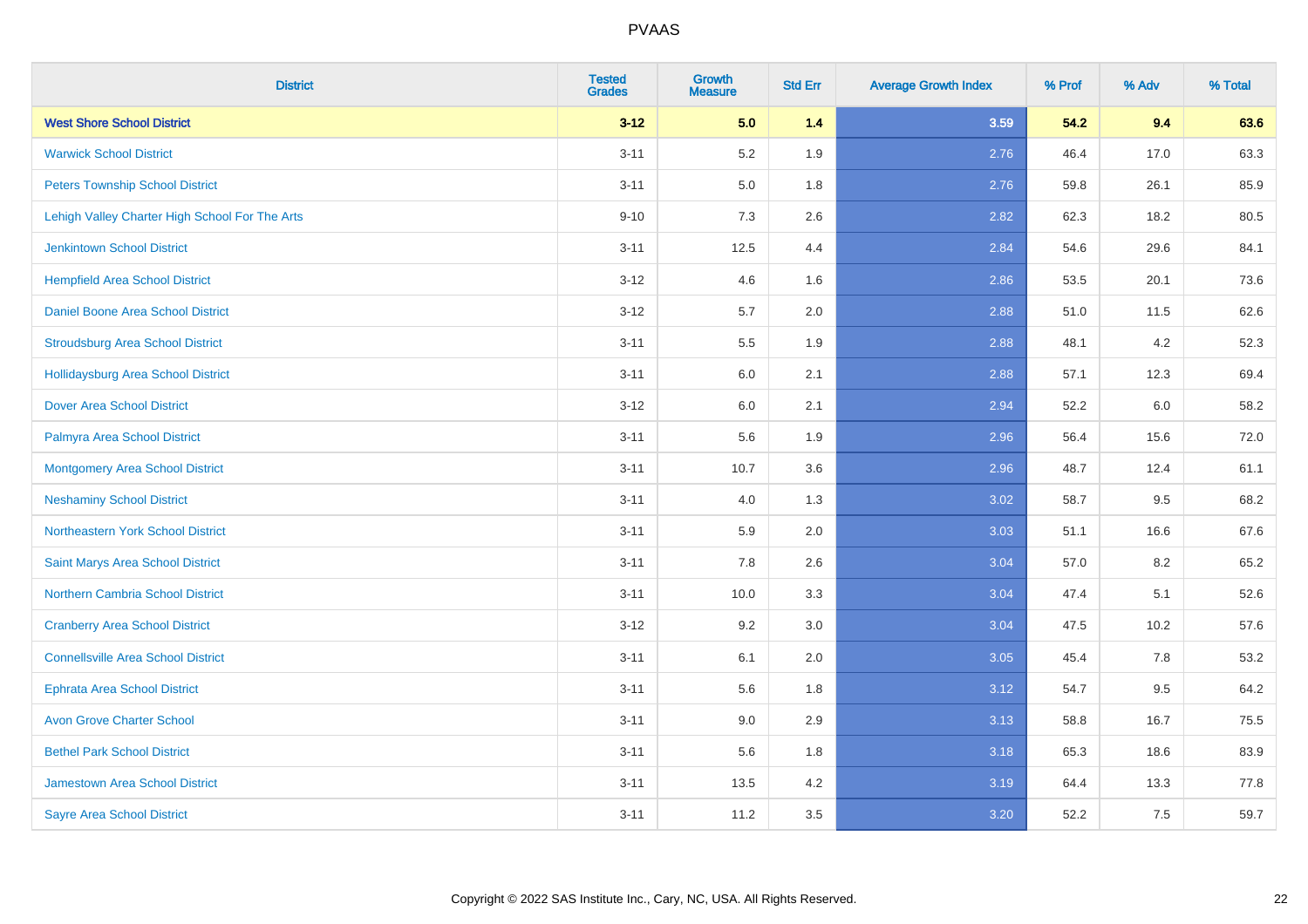| <b>District</b>                               | <b>Tested</b><br><b>Grades</b> | Growth<br><b>Measure</b> | <b>Std Err</b> | <b>Average Growth Index</b> | % Prof | % Adv   | % Total |
|-----------------------------------------------|--------------------------------|--------------------------|----------------|-----------------------------|--------|---------|---------|
| <b>West Shore School District</b>             | $3 - 12$                       | 5.0                      | $1.4$          | 3.59                        | 54.2   | 9.4     | 63.6    |
| <b>Wayne Highlands School District</b>        | $3 - 11$                       | 7.8                      | 2.4            | 3.23                        | 52.3   | 13.1    | 65.4    |
| <b>Tech Freire Charter School</b>             | $9 - 11$                       | 9.3                      | 2.9            | 3.26                        | 18.0   | 1.1     | 19.1    |
| <b>East Penn School District</b>              | $3 - 11$                       | 4.1                      | 1.3            | 3.27                        | 55.8   | 11.5    | 67.3    |
| Mechanicsburg Area School District            | $3 - 11$                       | 5.9                      | 1.8            | 3.29                        | 57.2   | 13.7    | 70.9    |
| <b>Central Dauphin School District</b>        | $3 - 11$                       | 4.4                      | 1.3            | 3.32                        | 53.3   | 7.4     | 60.7    |
| Mastery Charter School - Hardy Williams       | $3 - 11$                       | 11.4                     | 3.4            | 3.33                        | 44.3   | 5.7     | 50.0    |
| Pennsylvania Virtual Charter School           | $3 - 11$                       | 11.8                     | 3.5            | 3.37                        | 56.5   | 11.1    | 67.6    |
| <b>School Lane Charter School</b>             | $3 - 11$                       | 12.4                     | 3.6            | 3.43                        | 59.1   | 9.8     | 68.9    |
| <b>Whitehall-Coplay School District</b>       | $3 - 11$                       | 6.1                      | 1.8            | 3.45                        | 49.3   | 7.4     | 56.6    |
| Ambridge Area School District                 | $3 - 12$                       | 9.1                      | 2.6            | 3.46                        | 50.4   | 10.7    | 61.1    |
| Pen Argyl Area School District                | $3 - 12$                       | 9.2                      | 2.7            | 3.46                        | 50.0   | 12.6    | 62.6    |
| Selinsgrove Area School District              | $3 - 12$                       | 8.3                      | 2.3            | 3.54                        | 56.8   | 10.0    | 66.8    |
| <b>West Shore School District</b>             | $3 - 12$                       | 5.0                      | $1.4$          | 3.59                        | 54.2   | 9.4     | 63.6    |
| <b>Hamburg Area School District</b>           | $3 - 11$                       | 8.9                      | 2.5            | 3.63                        | 43.5   | $8.2\,$ | 51.7    |
| <b>Eastern York School District</b>           | $3 - 11$                       | 9.6                      | 2.6            | 3.71                        | 56.3   | 12.6    | 68.9    |
| <b>Mckeesport Area School District</b>        | $3 - 12$                       | 9.0                      | 2.4            | 3.72                        | 31.0   | 4.5     | 35.5    |
| <b>Midd-West School District</b>              | $3 - 11$                       | 10.3                     | 2.7            | 3.80                        | 58.0   | 13.4    | 71.4    |
| <b>Octorara Area School District</b>          | $3 - 11$                       | 9.1                      | 2.4            | 3.82                        | 52.1   | 8.5     | 60.6    |
| <b>Eastern Lebanon County School District</b> | $3 - 11$                       | 8.6                      | 2.2            | 3.84                        | 48.8   | 11.4    | 60.3    |
| <b>Allentown City School District</b>         | $3 - 12$                       | 5.3                      | 1.4            | 3.88                        | 25.3   | 2.7     | 28.0    |
| <b>Freeport Area School District</b>          | $3 - 10$                       | 9.7                      | 2.5            | 3.91                        | 57.5   | 17.8    | 75.3    |
| <b>Lake-Lehman School District</b>            | $3 - 11$                       | 10.8                     | 2.7            | 3.93                        | 55.3   | 7.9     | 63.2    |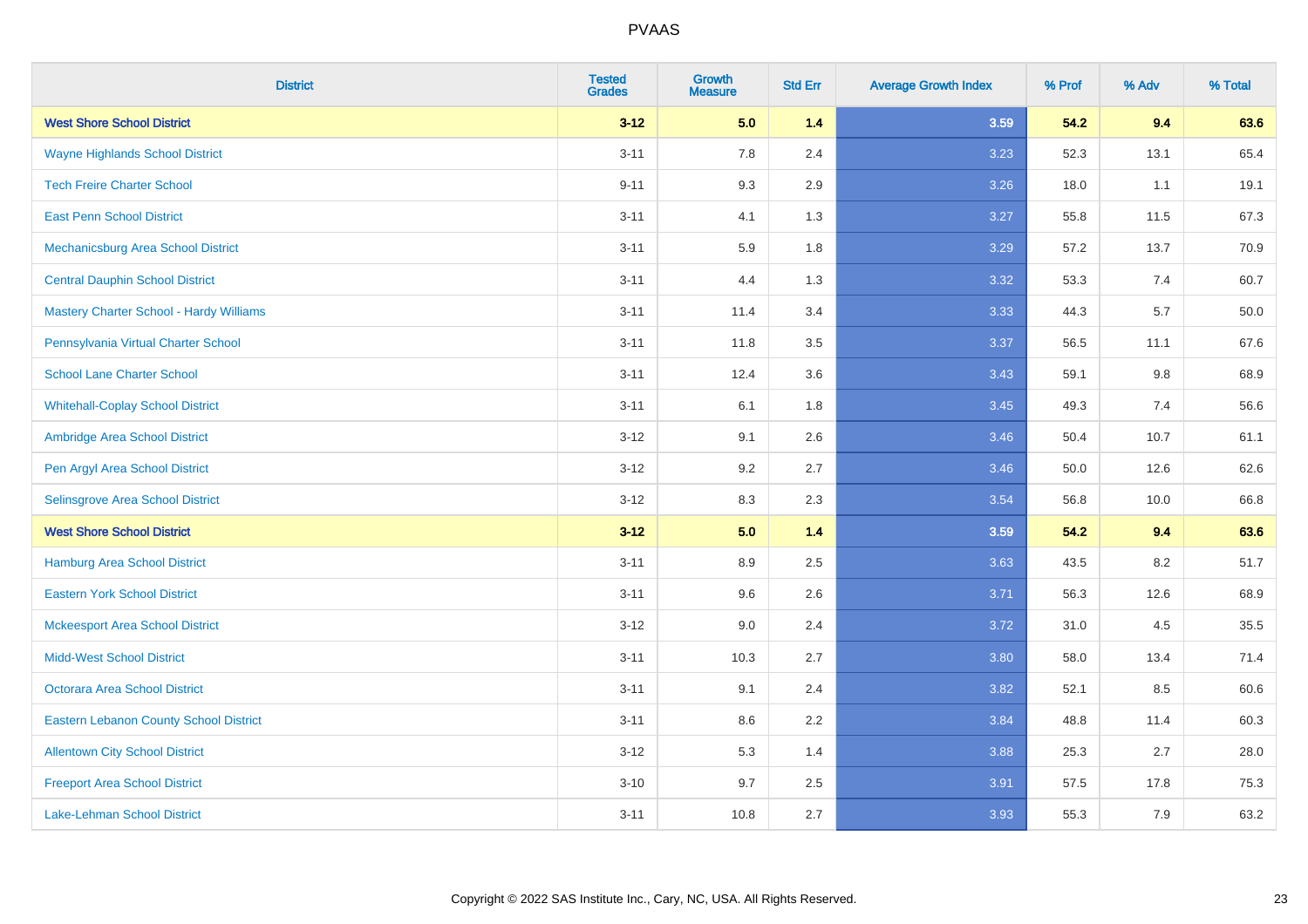| <b>District</b>                                    | <b>Tested</b><br><b>Grades</b> | Growth<br><b>Measure</b> | <b>Std Err</b> | <b>Average Growth Index</b> | % Prof | % Adv | % Total |
|----------------------------------------------------|--------------------------------|--------------------------|----------------|-----------------------------|--------|-------|---------|
| <b>West Shore School District</b>                  | $3 - 12$                       | 5.0                      | 1.4            | 3.59                        | 54.2   | 9.4   | 63.6    |
| <b>William Penn School District</b>                | $3 - 12$                       | 8.3                      | 2.1            | 3.99                        | 35.6   | 3.0   | 38.7    |
| <b>Greater Nanticoke Area School District</b>      | $3 - 12$                       | 11.2                     | 2.8            | 4.01                        | 38.0   | 12.4  | 50.4    |
| <b>Greenwood School District</b>                   | $3 - 11$                       | 15.9                     | 3.9            | 4.11                        | 50.0   | 25.0  | 75.0    |
| <b>Montoursville Area School District</b>          | $3 - 12$                       | 10.8                     | 2.5            | 4.24                        | 44.6   | 20.1  | 64.8    |
| <b>Moon Area School District</b>                   | $3 - 11$                       | 8.2                      | 1.9            | 4.25                        | 58.7   | 18.5  | 77.2    |
| <b>Centennial School District</b>                  | $3 - 10$                       | 7.1                      | 1.7            | 4.29                        | 50.1   | 8.7   | 58.9    |
| <b>Parkland School District</b>                    | $3 - 11$                       | 5.3                      | 1.2            | 4.30                        | 58.0   | 22.3  | 80.4    |
| <b>Iroquois School District</b>                    | $3 - 11$                       | 13.1                     | 3.0            | 4.35                        | 48.2   | 7.8   | 56.0    |
| <b>Spring-Ford Area School District</b>            | $3 - 11$                       | 6.0                      | 1.3            | 4.46                        | 60.8   | 16.5  | 77.4    |
| Northern Bedford County School District            | $3 - 11$                       | 16.5                     | 3.6            | 4.58                        | 51.7   | 20.0  | 71.7    |
| <b>Littlestown Area School District</b>            | $3 - 11$                       | 11.4                     | 2.5            | 4.62                        | 55.2   | 10.4  | 65.6    |
| Pocono Mountain School District                    | $3 - 12$                       | 6.8                      | 1.5            | 4.62                        | 45.8   | 5.0   | 50.7    |
| <b>Upper Darby School District</b>                 | $3 - 12$                       | 6.9                      | 1.5            | 4.62                        | 45.0   | 6.7   | 51.7    |
| <b>Conestoga Valley School District</b>            | $3 - 11$                       | 8.7                      | 1.8            | 4.69                        | 60.3   | 13.5  | 73.8    |
| <b>Derry Area School District</b>                  | $3 - 11$                       | 13.2                     | 2.8            | 4.69                        | 60.0   | 12.5  | 72.5    |
| <b>Fort Leboeuf School District</b>                | $3 - 11$                       | 11.7                     | 2.5            | 4.73                        | 48.5   | 21.1  | 69.6    |
| Penns Valley Area School District                  | $3 - 12$                       | 14.0                     | 2.9            | 4.80                        | 41.9   | 23.1  | 65.0    |
| <b>Shippensburg Area School District</b>           | $3 - 11$                       | 9.3                      | 1.9            | 4.84                        | 53.1   | 10.2  | 63.3    |
| <b>Commonwealth Charter Academy Charter School</b> | $3 - 10$                       | 9.1                      | 1.9            | 4.90                        | 47.2   | 9.1   | 56.3    |
| <b>York Suburban School District</b>               | $3 - 11$                       | 10.1                     | 2.1            | 4.91                        | 53.5   | 27.8  | 81.3    |
| <b>West Perry School District</b>                  | $3 - 11$                       | 12.5                     | 2.5            | 4.99                        | 56.6   | 8.4   | 65.0    |
| <b>Cornwall-Lebanon School District</b>            | $3 - 11$                       | 8.3                      | 1.6            | 5.08                        | 47.2   | 8.4   | 55.6    |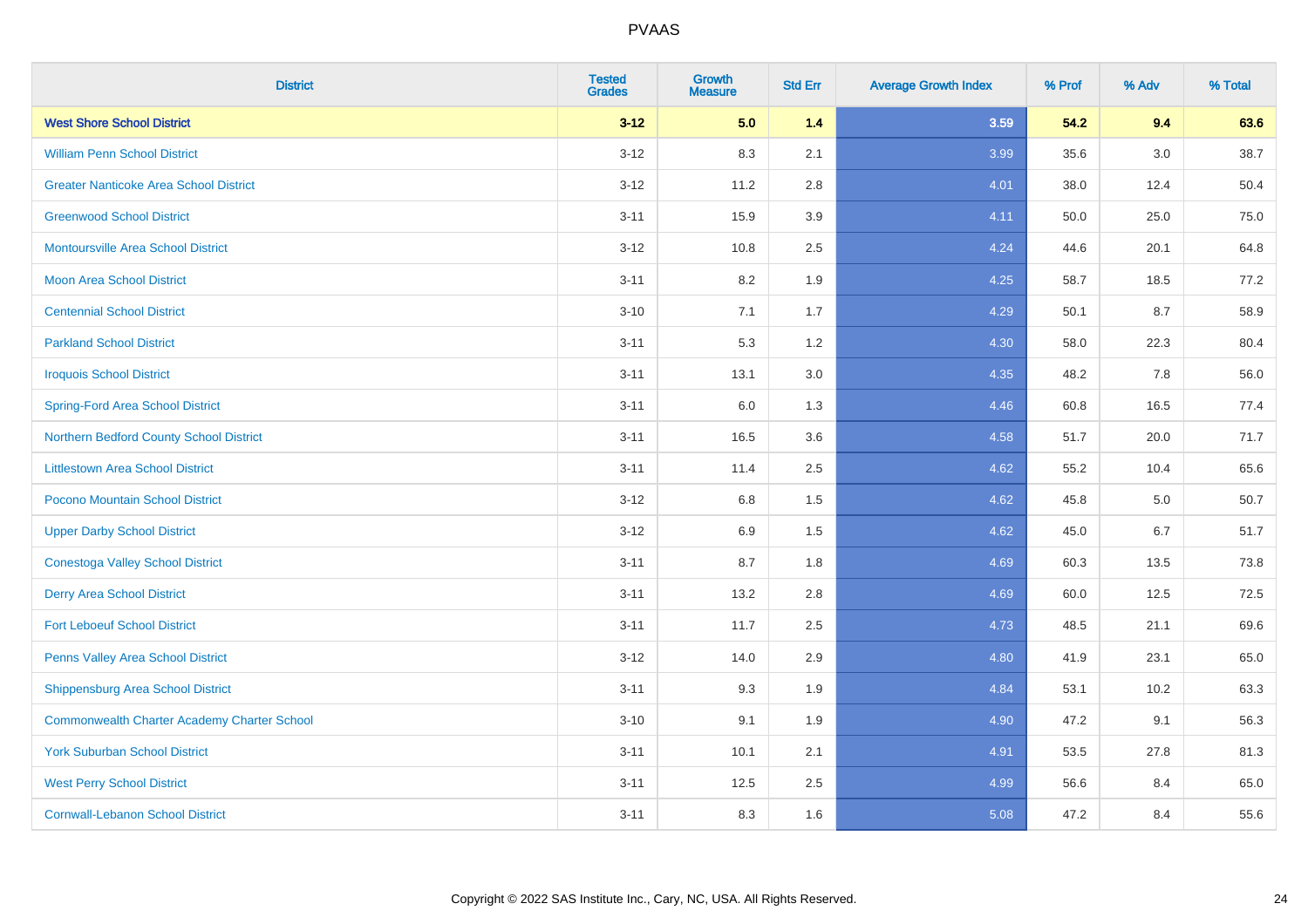| <b>District</b>                               | <b>Tested</b><br><b>Grades</b> | <b>Growth</b><br><b>Measure</b> | <b>Std Err</b> | <b>Average Growth Index</b> | % Prof | % Adv | % Total |
|-----------------------------------------------|--------------------------------|---------------------------------|----------------|-----------------------------|--------|-------|---------|
| <b>West Shore School District</b>             | $3 - 12$                       | 5.0                             | 1.4            | 3.59                        | 54.2   | 9.4   | 63.6    |
| <b>City CHS</b>                               | $10 - 11$                      | 13.6                            | 2.7            | 5.12                        | 45.8   | 3.0   | 48.8    |
| <b>Cocalico School District</b>               | $3 - 11$                       | 10.6                            | 2.0            | 5.18                        | 50.8   | 14.1  | 64.8    |
| <b>Haverford Township School District</b>     | $3 - 11$                       | $8.0\,$                         | 1.5            | 5.27                        | 53.0   | 25.5  | 78.6    |
| <b>Fox Chapel Area School District</b>        | $3 - 11$                       | 9.8                             | 1.8            | 5.36                        | 56.6   | 28.6  | 85.2    |
| <b>Mifflin County School District</b>         | $3 - 11$                       | 9.1                             | 1.7            | 5.49                        | 47.1   | 6.7   | 53.8    |
| <b>Unionville-Chadds Ford School District</b> | $3 - 11$                       | 17.1                            | 3.1            | 5.51                        | 68.1   | 13.2  | 81.3    |
| <b>Fleetwood Area School District</b>         | $3 - 10$                       | 12.2                            | 2.2            | 5.68                        | 53.5   | 11.6  | 65.2    |
| <b>Mountain View School District</b>          | $3 - 11$                       | 20.9                            | 3.5            | 5.91                        | 57.8   | 20.3  | 78.1    |
| <b>Wilson School District</b>                 | $3 - 12$                       | 8.8                             | 1.5            | 5.96                        | 52.6   | 14.6  | 67.2    |
| <b>Saucon Valley School District</b>          | $3 - 11$                       | 14.7                            | 2.5            | 5.98                        | 48.7   | 20.2  | 69.0    |
| <b>Ridley School District</b>                 | $3 - 12$                       | 10.0                            | 1.6            | 6.10                        | 45.6   | 8.2   | 53.8    |
| <b>Avon Grove School District</b>             | $3 - 10$                       | 10.0                            | 1.6            | 6.26                        | 56.3   | 18.6  | 74.9    |
| <b>Abington Heights School District</b>       | $3 - 11$                       | 13.5                            | 2.2            | 6.27                        | 58.3   | 16.2  | 74.5    |
| <b>Pine-Richland School District</b>          | $3 - 11$                       | 11.5                            | 1.8            | 6.31                        | 60.6   | 24.4  | 85.0    |
| <b>Deer Lakes School District</b>             | $3 - 11$                       | 17.0                            | 2.7            | 6.32                        | 61.5   | 16.4  | 77.9    |
| <b>Derry Township School District</b>         | $3 - 10$                       | 12.8                            | 2.0            | 6.39                        | 54.8   | 25.8  | 80.6    |
| <b>Garnet Valley School District</b>          | $3 - 10$                       | 10.9                            | 1.7            | 6.53                        | 67.1   | 19.0  | 86.1    |
| <b>Hazleton Area School District</b>          | $3 - 11$                       | 9.6                             | 1.4            | 6.77                        | 45.0   | 7.8   | 52.9    |
| <b>Wissahickon School District</b>            | $3 - 10$                       | 12.5                            | 1.8            | 6.85                        | 58.3   | 22.4  | 80.7    |
| <b>Southern York County School District</b>   | $3 - 11$                       | 14.2                            | 2.1            | 6.91                        | 55.1   | 18.1  | 73.1    |
| <b>Delaware Valley School District</b>        | $3 - 11$                       | 12.6                            | 1.8            | 6.93                        | 55.2   | 16.2  | 71.4    |
| <b>Central York School District</b>           | $3 - 12$                       | 12.3                            | 1.7            | 7.20                        | 55.5   | 11.5  | 67.0    |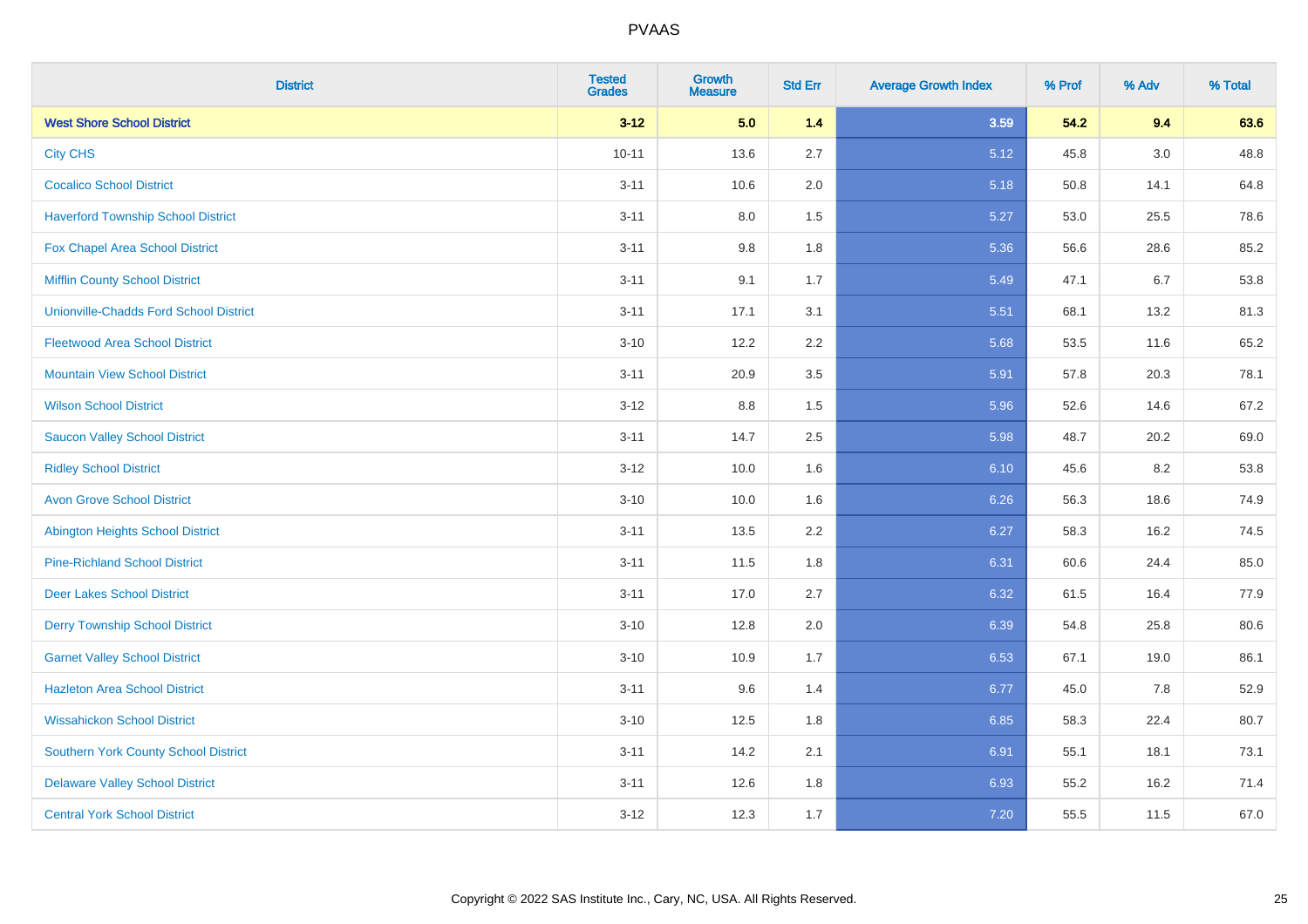| <b>District</b>                          | <b>Tested</b><br><b>Grades</b> | <b>Growth</b><br><b>Measure</b> | <b>Std Err</b> | <b>Average Growth Index</b> | % Prof | % Adv | % Total |
|------------------------------------------|--------------------------------|---------------------------------|----------------|-----------------------------|--------|-------|---------|
| <b>West Shore School District</b>        | $3 - 12$                       | 5.0                             | 1.4            | 3.59                        | 54.2   | 9.4   | 63.6    |
| <b>Reading School District</b>           | $3 - 11$                       | 10.1                            | 1.4            | 7.25                        | 24.7   | 2.4   | 27.2    |
| <b>Valley View School District</b>       | $3 - 11$                       | 18.1                            | 2.4            | 7.42                        | 53.7   | 14.7  | 68.4    |
| Pennsylvania Cyber Charter School        | $3 - 11$                       | 11.6                            | 1.5            | 7.54                        | 46.3   | 5.0   | 51.3    |
| <b>Upper Merion Area School District</b> | $3 - 11$                       | 15.3                            | 2.0            | 7.62                        | 59.3   | 19.3  | 78.6    |
| <b>Council Rock School District</b>      | $3 - 11$                       | 8.9                             | 1.2            | 7.65                        | 62.8   | 16.6  | 79.4    |
| <b>Tyrone Area School District</b>       | $3 - 12$                       | 19.7                            | 2.5            | 7.87                        | 60.4   | 16.7  | 77.1    |
| <b>Penn-Trafford School District</b>     | $3 - 11$                       | 13.4                            | 1.7            | 7.87                        | 62.3   | 21.9  | 84.2    |
| <b>Pennsbury School District</b>         | $3 - 11$                       | 11.7                            | 1.5            | 7.90                        | 60.1   | 21.3  | 81.3    |
| <b>Great Valley School District</b>      | $3 - 11$                       | 15.0                            | 1.9            | 7.98                        | 50.0   | 35.0  | 85.0    |
| Northern York County School District     | $3 - 11$                       | 15.6                            | 2.0            | 7.98                        | 57.4   | 11.5  | 68.8    |
| <b>Springfield School District</b>       | $3 - 11$                       | 13.8                            | 1.7            | 7.99                        | 60.9   | 21.5  | 82.4    |
| <b>Bethlehem Area School District</b>    | $3 - 11$                       | 9.3                             | 1.1            | 8.15                        | 44.7   | 12.0  | 56.7    |
| <b>Colonial School District</b>          | $3 - 11$                       | 14.0                            | 1.7            | 8.21                        | 60.2   | 19.6  | 79.8    |
| <b>Souderton Area School District</b>    | $3 - 11$                       | 12.4                            | 1.5            | 8.28                        | 61.7   | 15.2  | 76.9    |
| <b>North Penn School District</b>        | $3 - 11$                       | 9.1                             | 1.1            | 8.36                        | 55.8   | 17.0  | 72.8    |
| <b>Upper Dublin School District</b>      | $3 - 12$                       | 15.4                            | 1.8            | 8.53                        | 60.8   | 24.8  | 85.6    |
| <b>Dallastown Area School District</b>   | $3 - 11$                       | 13.5                            | 1.5            | 8.84                        | 56.0   | 17.9  | 73.8    |
| <b>Norwin School District</b>            | $3 - 11$                       | 18.0                            | 1.7            | 10.37                       | 58.5   | 27.0  | 85.4    |
| <b>West Chester Area School District</b> | $3 - 11$                       | 12.6                            | 1.2            | 10.38                       | 66.8   | 20.2  | 87.0    |
| <b>Upper Saint Clair School District</b> | $3 - 11$                       | 18.5                            | 1.7            | 10.65                       | 61.8   | 30.1  | 91.9    |
| Downingtown Area School District         | $3 - 11$                       | 12.1                            | 1.1            | 10.67                       | 60.0   | 23.5  | 83.6    |
| <b>Upper Perkiomen School District</b>   | $3 - 11$                       | 22.1                            | 2.1            | 10.74                       | 57.7   | 13.2  | 70.9    |